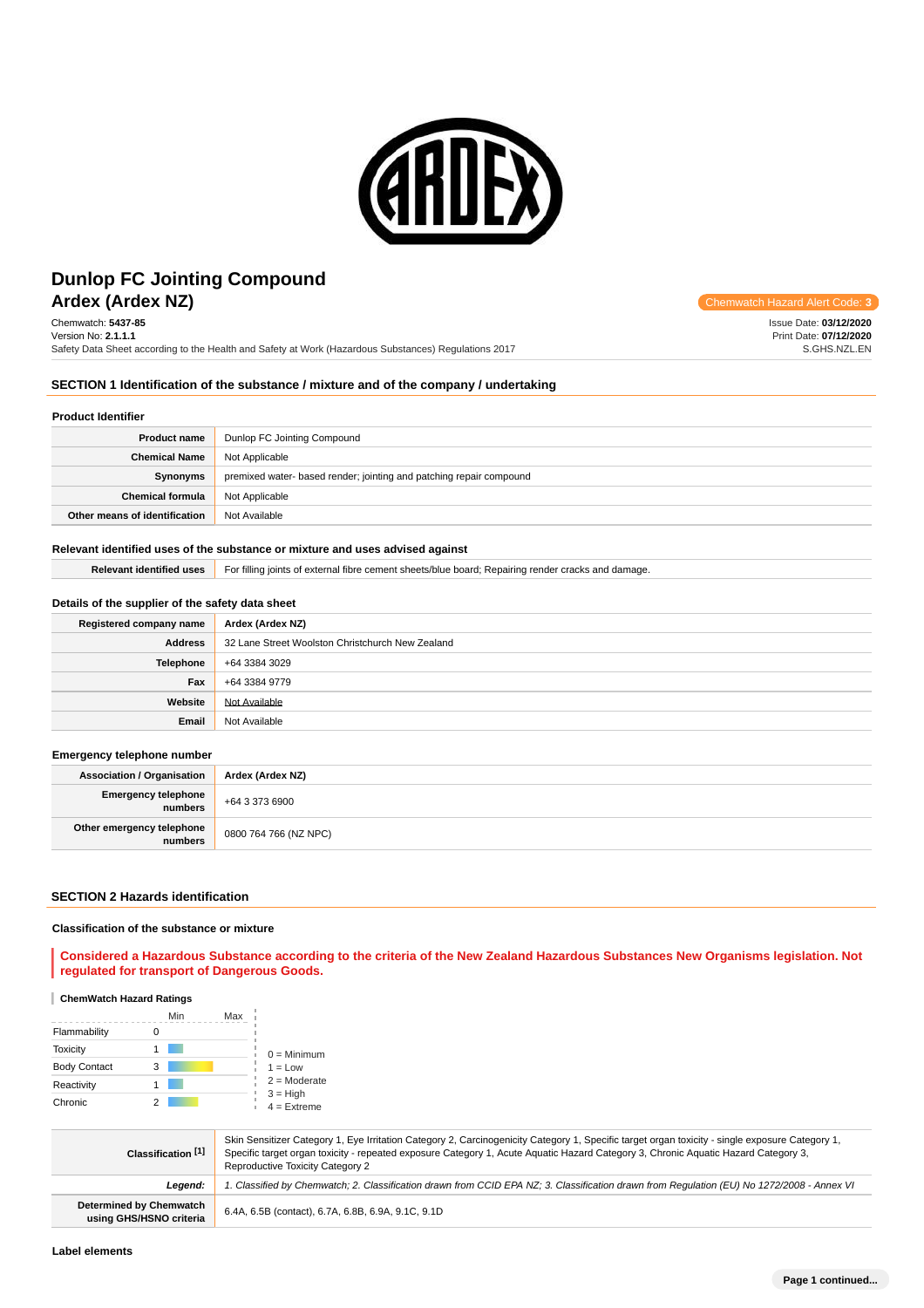| Hazard pictogram(s) |  |
|---------------------|--|
|                     |  |

**Signal word Danger**

#### **Hazard statement(s)**

| H317 | May cause an allergic skin reaction.                            |  |  |
|------|-----------------------------------------------------------------|--|--|
| H319 | Causes serious eye irritation.                                  |  |  |
| H350 | May cause cancer.                                               |  |  |
| H370 | Causes damage to organs.                                        |  |  |
| H372 | Causes damage to organs through prolonged or repeated exposure. |  |  |
| H412 | Harmful to aquatic life with long lasting effects.              |  |  |
| H361 | Suspected of damaging fertility or the unborn child.            |  |  |

#### **Precautionary statement(s) Prevention**

| P <sub>201</sub> | Obtain special instructions before use.                                    |  |  |
|------------------|----------------------------------------------------------------------------|--|--|
| P260             | Do not breathe mist/vapours/spray.                                         |  |  |
| P280             | Wear protective gloves/protective clothing/eye protection/face protection. |  |  |
| P270             | Do not eat, drink or smoke when using this product.                        |  |  |

## **Precautionary statement(s) Response**

| P308+P311      | IF exposed or concerned: Call a POISON CENTER/doctor/physician/first aider.                                                      |  |  |
|----------------|----------------------------------------------------------------------------------------------------------------------------------|--|--|
| P321           | Specific treatment (see advice on this label).                                                                                   |  |  |
|                | <b>P302+P352</b> IF ON SKIN: Wash with plenty of water and soap.                                                                 |  |  |
| P305+P351+P338 | IF IN EYES: Rinse cautiously with water for several minutes. Remove contact lenses, if present and easy to do. Continue rinsing. |  |  |

## **Precautionary statement(s) Storage**

| P405 |  |
|------|--|
|      |  |

#### **Precautionary statement(s) Disposal**

**P501** Dispose of contents/container to authorised hazardous or special waste collection point in accordance with any local regulation.

#### **SECTION 3 Composition / information on ingredients**

#### **Substances**

See section below for composition of Mixtures

## **Mixtures**

| <b>CAS No</b> | %[weight] | Name                                       |
|---------------|-----------|--------------------------------------------|
| 14808-60-7    | 10-30     | silica crystalline - quartz                |
| 14808-60-7.   | 10-30     | graded sand                                |
| 1317-65-3     | 10-30     | calcium carbonate                          |
| 13463-67-7    | $<$ 1     | C.I. Pigment White 6                       |
| 9036-19-5     | <1        | octylphenol, ethoxylated                   |
| 9016-45-9     | $<$ 1     | nonylphenol, ethoxylated                   |
| 2634-33-5     | < 0.1     | .2-benzisothiazoline-3-one                 |
| 2682-20-4     | < 0.1     | 2-methyl-4-isothiazolin-3-one              |
| Not Available | balance   | Ingredients determined not to be hazardous |

## **SECTION 4 First aid measures**

| Description of first aid measures |                                                                                                                                                                                                                                                                                                                                                                                                                                                                                                                                                                                   |
|-----------------------------------|-----------------------------------------------------------------------------------------------------------------------------------------------------------------------------------------------------------------------------------------------------------------------------------------------------------------------------------------------------------------------------------------------------------------------------------------------------------------------------------------------------------------------------------------------------------------------------------|
| <b>Eye Contact</b>                | If this product comes in contact with the eyes:<br>Immediately hold eyelids apart and flush the eye continuously with running water.<br>Ensure complete irrigation of the eye by keeping eyelids apart and away from eye and moving the eyelids by occasionally lifting the upper<br>and lower lids.<br>▶ Continue flushing until advised to stop by the Poisons Information Centre or a doctor, or for at least 15 minutes.<br>Transport to hospital or doctor without delay.<br>▶ Removal of contact lenses after an eye injury should only be undertaken by skilled personnel. |
| <b>Skin Contact</b>               | If skin or hair contact occurs:<br>Immediately flush body and clothes with large amounts of water, using safety shower if available.<br>• Quickly remove all contaminated clothing, including footwear.<br>▶ Wash skin and hair with running water. Continue flushing with water until advised to stop by the Poisons Information Centre.                                                                                                                                                                                                                                         |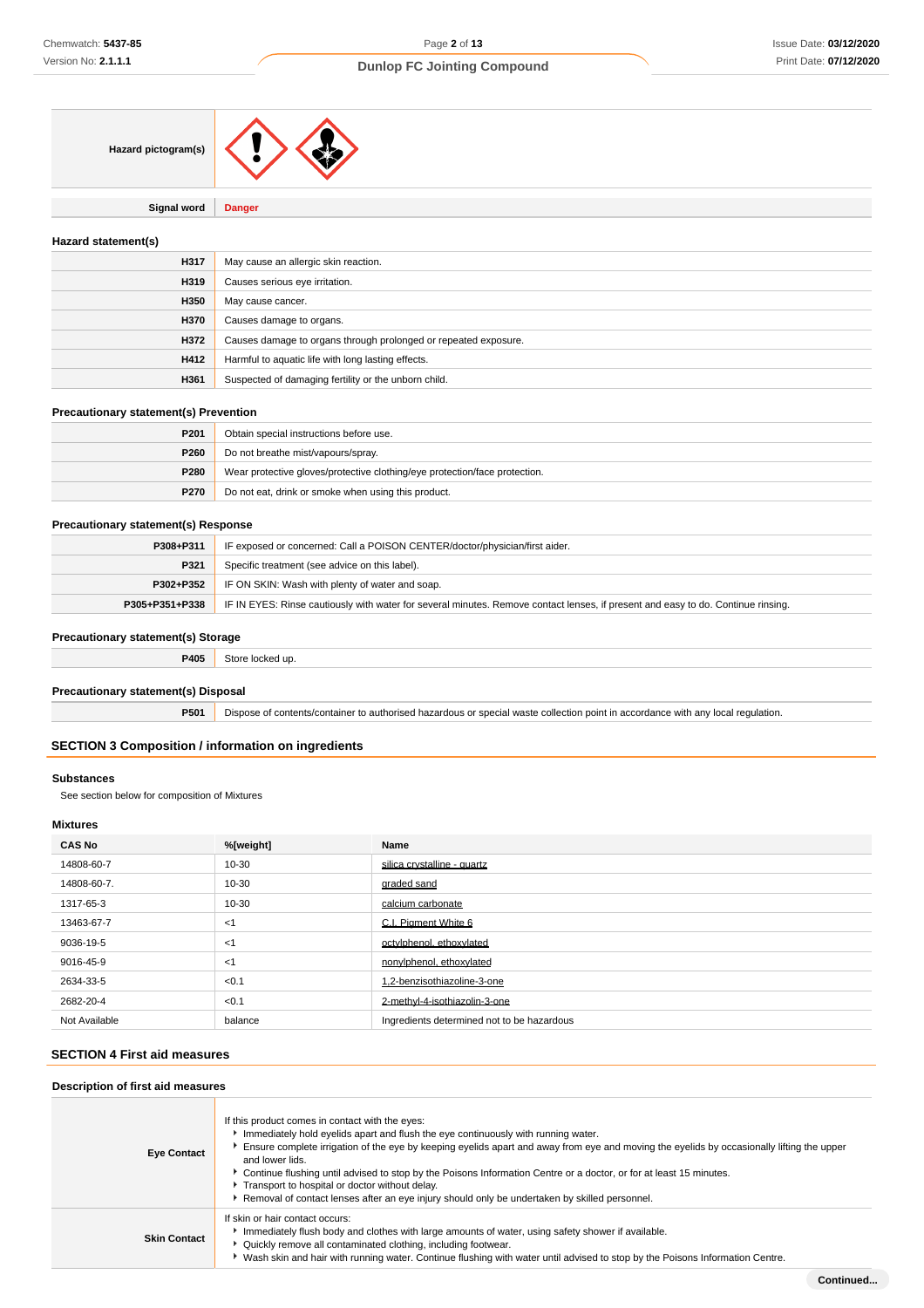|            | Transport to hospital, or doctor.                                                                                                                                                                                                                                                                                                                                                                                                                                                                                                                                                                                                                                                                                                                                                                                                                                                                                                                                                                                                                                                                                                                                                                                                      |
|------------|----------------------------------------------------------------------------------------------------------------------------------------------------------------------------------------------------------------------------------------------------------------------------------------------------------------------------------------------------------------------------------------------------------------------------------------------------------------------------------------------------------------------------------------------------------------------------------------------------------------------------------------------------------------------------------------------------------------------------------------------------------------------------------------------------------------------------------------------------------------------------------------------------------------------------------------------------------------------------------------------------------------------------------------------------------------------------------------------------------------------------------------------------------------------------------------------------------------------------------------|
| Inhalation | If fumes or combustion products are inhaled remove from contaminated area.<br>Lay patient down. Keep warm and rested.<br>Prostheses such as false teeth, which may block airway, should be removed, where possible, prior to initiating first aid procedures.<br>Apply artificial respiration if not breathing, preferably with a demand valve resuscitator, bag-valve mask device, or pocket mask as trained.<br>Perform CPR if necessary.<br>Transport to hospital, or doctor, without delay.                                                                                                                                                                                                                                                                                                                                                                                                                                                                                                                                                                                                                                                                                                                                        |
| Ingestion  | F IF SWALLOWED, REFER FOR MEDICAL ATTENTION, WHERE POSSIBLE, WITHOUT DELAY.<br>For advice, contact a Poisons Information Centre or a doctor.<br>Urgent hospital treatment is likely to be needed.<br>In the mean time, qualified first-aid personnel should treat the patient following observation and employing supportive measures as indicated<br>by the patient's condition.<br>If the services of a medical officer or medical doctor are readily available, the patient should be placed in his/her care and a copy of the SDS<br>should be provided. Further action will be the responsibility of the medical specialist.<br>If medical attention is not available on the worksite or surroundings send the patient to a hospital together with a copy of the SDS.<br>Where medical attention is not immediately available or where the patient is more than 15 minutes from a hospital or unless instructed<br>otherwise:<br>INDUCE vomiting with fingers down the back of the throat, ONLY IF CONSCIOUS. Lean patient forward or place on left side (head-down<br>position, if possible) to maintain open airway and prevent aspiration.<br><b>NOTE:</b> Wear a protective glove when inducing vomiting by mechanical means. |

## **Indication of any immediate medical attention and special treatment needed**

Treat symptomatically.

for diuron:

- ► Symptomatic and supportive action is indicated.
- Methaemoglobinaemia is possible
- if compound is hydrolysed in vivo to aniline.
- Methaemoglobinaemia causes cyanosis. Reversion of methaemoglobin to haemoglobin is spontaneous after removal from exposure, so moderate degrees of cyanosis need be treated only by supportive measures such as bed rest and oxygen inhalation.
- Thorough cleansing of the entire contaminated area of the body, including the scalp and nails is of the utmost importance.

## **SECTION 5 Firefighting measures**

## **Extinguishing media**

- **There is no restriction on the type of extinguisher which may be used.**
- Use extinguishing media suitable for surrounding area.

#### **Special hazards arising from the substrate or mixture**

| nitrates.<br>. oxidisina acids.<br>$\Delta$<br>≅oxidisina agents i.e. .<br>nool<br>. chlorine bleaches<br>I chlorine etc. as ign<br>contamination<br><b>HTIOL</b> | mav<br>result |
|-------------------------------------------------------------------------------------------------------------------------------------------------------------------|---------------|
|-------------------------------------------------------------------------------------------------------------------------------------------------------------------|---------------|

**Advice for firefighters**

| <b>Fire Fighting</b>         | Alert Fire Brigade and tell them location and nature of hazard.<br>► Wear breathing apparatus plus protective gloves in the event of a fire.<br>▶ Prevent, by any means available, spillage from entering drains or water courses.<br>Use fire fighting procedures suitable for surrounding area.                                                               |
|------------------------------|-----------------------------------------------------------------------------------------------------------------------------------------------------------------------------------------------------------------------------------------------------------------------------------------------------------------------------------------------------------------|
| <b>Fire/Explosion Hazard</b> | $\bullet$ Non combustible.<br>Not considered a significant fire risk, however containers may burn.<br>Decomposes on heating and produces:<br>carbon dioxide (CO2)<br>nitrogen oxides (NOx)<br>silicon dioxide (SiO2)<br>metal oxides<br>other pyrolysis products typical of burning organic material.<br>May emit poisonous fumes.<br>May emit corrosive fumes. |

#### **SECTION 6 Accidental release measures**

**Personal precautions, protective equipment and emergency procedures**

See section 8

#### **Environmental precautions**

See section 12

#### **Methods and material for containment and cleaning up**

| <b>Minor Spills</b> | Clean up all spills immediately.<br>Avoid contact with skin and eyes.<br>Wear impervious gloves and safety goggles.<br>Trowel up/scrape up.                                                                                                                     |
|---------------------|-----------------------------------------------------------------------------------------------------------------------------------------------------------------------------------------------------------------------------------------------------------------|
| <b>Major Spills</b> | Clear area of personnel and move upwind.<br>Alert Fire Brigade and tell them location and nature of hazard.<br>Wear full body protective clothing with breathing apparatus.<br>Prevent, by all means available, spillage from entering drains or water courses. |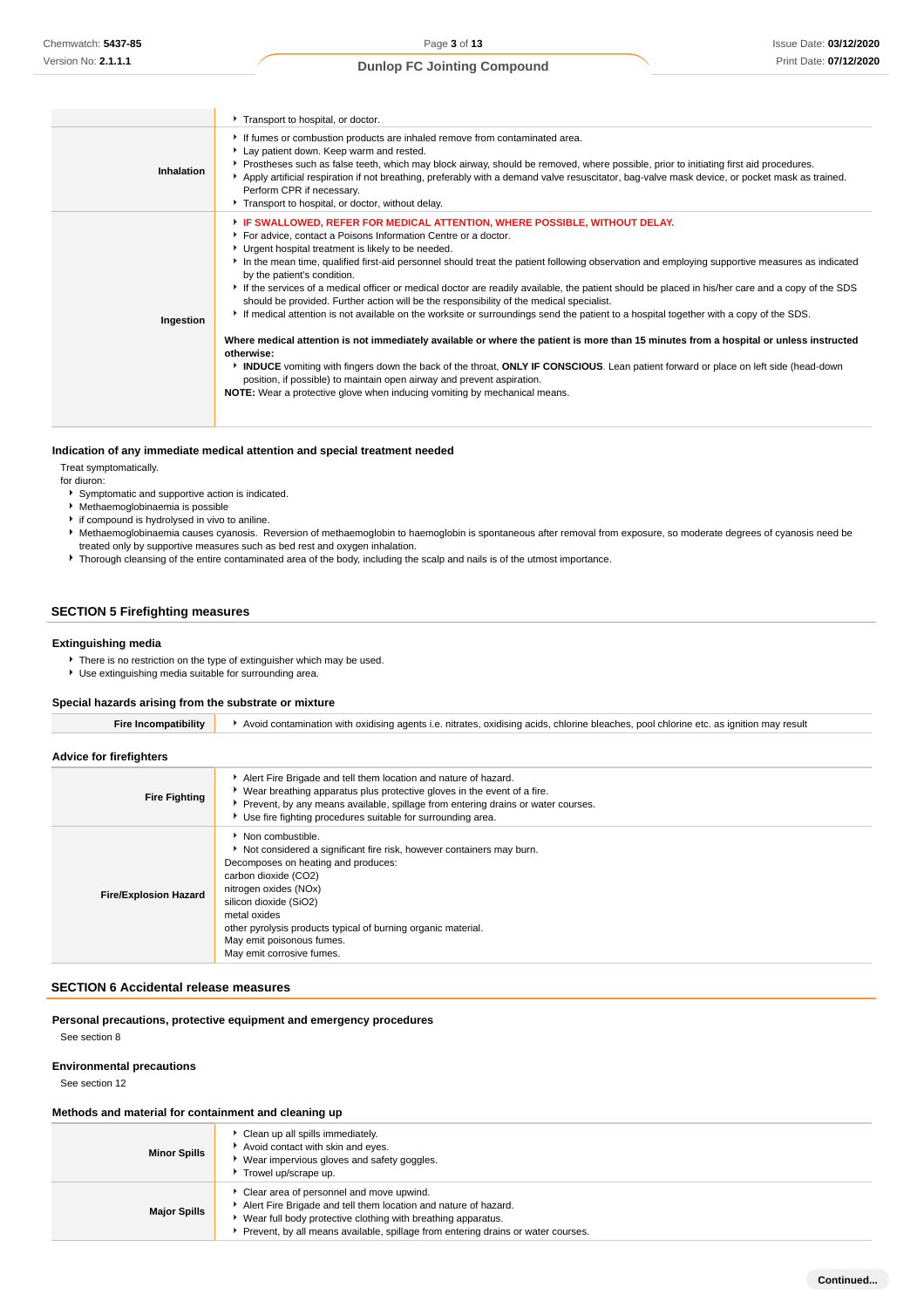Personal Protective Equipment advice is contained in Section 8 of the SDS.

## **SECTION 7 Handling and storage**

| Safe handling     | Avoid all personal contact, including inhalation.<br>▶ Wear protective clothing when risk of exposure occurs.<br>Use in a well-ventilated area.<br>Prevent concentration in hollows and sumps. |
|-------------------|------------------------------------------------------------------------------------------------------------------------------------------------------------------------------------------------|
| Other information | Store in original containers.<br>Keep containers securely sealed.<br>Store in a cool, dry, well-ventilated area.<br>Store away from incompatible materials and foodstuff containers.           |

#### **Conditions for safe storage, including any incompatibilities**

| Suitable container      | ▶ Polyethylene or polypropylene container.<br>Packing as recommended by manufacturer.<br>• Check all containers are clearly labelled and free from leaks. |
|-------------------------|-----------------------------------------------------------------------------------------------------------------------------------------------------------|
| Storage incompatibility | Avoid reaction with oxidising agents                                                                                                                      |

#### **SECTION 8 Exposure controls / personal protection**

#### **Control parameters**

**INGREDIENT DATA**

## **Occupational Exposure Limits (OEL)**

| Source                                            | Ingredient                  | <b>Material name</b>          | <b>TWA</b>        | <b>STEL</b>   | Peak          | <b>Notes</b>  |
|---------------------------------------------------|-----------------------------|-------------------------------|-------------------|---------------|---------------|---------------|
| New Zealand Workplace<br>Exposure Standards (WES) | silica crystalline - quartz | Quartz respirable dust        | $0.05$ mg/m $3$   | Not Available | Not Available | Not Available |
| New Zealand Workplace<br>Exposure Standards (WES) | graded sand                 | Quartz respirable dust        | $0.05$ mg/m $3$   | Not Available | Not Available | Not Available |
| New Zealand Workplace<br>Exposure Standards (WES) | calcium carbonate           | Calcium carbonate             | $10 \text{ mg/m}$ | Not Available | Not Available | Not Available |
| New Zealand Workplace<br>Exposure Standards (WES) | calcium carbonate           | Marble (Calcium carbonate)    | $10 \text{ mg/m}$ | Not Available | Not Available | Not Available |
| New Zealand Workplace<br>Exposure Standards (WES) | calcium carbonate           | Limestone (Calcium carbonate) | $10 \text{ mg/m}$ | Not Available | Not Available | Not Available |
| New Zealand Workplace<br>Exposure Standards (WES) | C.I. Pigment White 6        | Titanium dioxide              | $10 \text{ mg/m}$ | Not Available | Not Available | Not Available |

## **Emergency Limits**

| Ingredient                    | <b>Material name</b>                                                                   | TEEL-1               | TEEL-2            | TEEL-3      |
|-------------------------------|----------------------------------------------------------------------------------------|----------------------|-------------------|-------------|
| silica crystalline - quartz   | Silica, crystalline-quartz; (Silicon dioxide)                                          | $0.075$ mg/m $3$     | $33 \text{ mg/m}$ | 200 mg/m3   |
| graded sand                   | Silica, crystalline-quartz; (Silicon dioxide)<br>$0.075$ mg/m $3$<br>$33 \text{ mg/m}$ |                      |                   | 200 mg/m3   |
| calcium carbonate             | Carbonic acid, calcium salt                                                            | 45 mg/m3             | $210$ mg/m $3$    | 1,300 mg/m3 |
| C.I. Pigment White 6          | Titanium oxide; (Titanium dioxide)                                                     | 30 mg/m3             | 330 mg/m3         | 2,000 mg/m3 |
| octylphenol, ethoxylated      | Polyoxyethylene monooctylphenyl ether                                                  | $13 \text{ mg/m}$    | 140 mg/m3         | 830 mg/m3   |
| nonylphenol, ethoxylated      | Glycols, polyethylene, mono(p-nonylphenyl) ether                                       | $4.5 \text{ mg/m}$ 3 | 49 mg/m3          | 300 mg/m3   |
| nonylphenol, ethoxylated      | Ethoxylated nonylphenol; (Nonyl phenyl polyethylene glycol ether)                      | 43 mg/m3             | 470 mg/m3         | 5,400 mg/m3 |
|                               |                                                                                        |                      |                   |             |
| Ingredient                    | <b>Original IDLH</b>                                                                   | <b>Revised IDLH</b>  |                   |             |
| silica crystalline - quartz   | 25 mg/m3 / 50 mg/m3                                                                    | Not Available        |                   |             |
| graded sand                   | 25 mg/m3 / 50 mg/m3                                                                    | Not Available        |                   |             |
| calcium carbonate             | Not Available                                                                          | Not Available        |                   |             |
| C.I. Pigment White 6          | 5,000 mg/m3                                                                            | Not Available        |                   |             |
| octylphenol, ethoxylated      | Not Available                                                                          | Not Available        |                   |             |
| nonylphenol, ethoxylated      | Not Available                                                                          | Not Available        |                   |             |
| 1,2-benzisothiazoline-3-one   | Not Available                                                                          | Not Available        |                   |             |
| 2-methyl-4-isothiazolin-3-one | Not Available                                                                          | Not Available        |                   |             |

## **Occupational Exposure Banding**

| Ingredient                  | <b>Occupational Exposure Band Rating</b> | <b>Occupational Exposure Band Limit</b> |
|-----------------------------|------------------------------------------|-----------------------------------------|
| octylphenol, ethoxylated    |                                          | ≤ 0.1 ppm                               |
| nonylphenol, ethoxylated    |                                          | ≤ 0.1 ppm                               |
| 1,2-benzisothiazoline-3-one |                                          | ≤ 0.01 mg/m <sup>3</sup>                |

**Notes: Occupational exposure banding is a process of assigning chemicals into specific categories or bands based on a chemical's potency and the <b>Notes**: adverse health outcomes associated with exposure. The output of this process is an occupational exposure band (OEB), which corresponds to a range of exposure concentrations that are expected to protect worker health.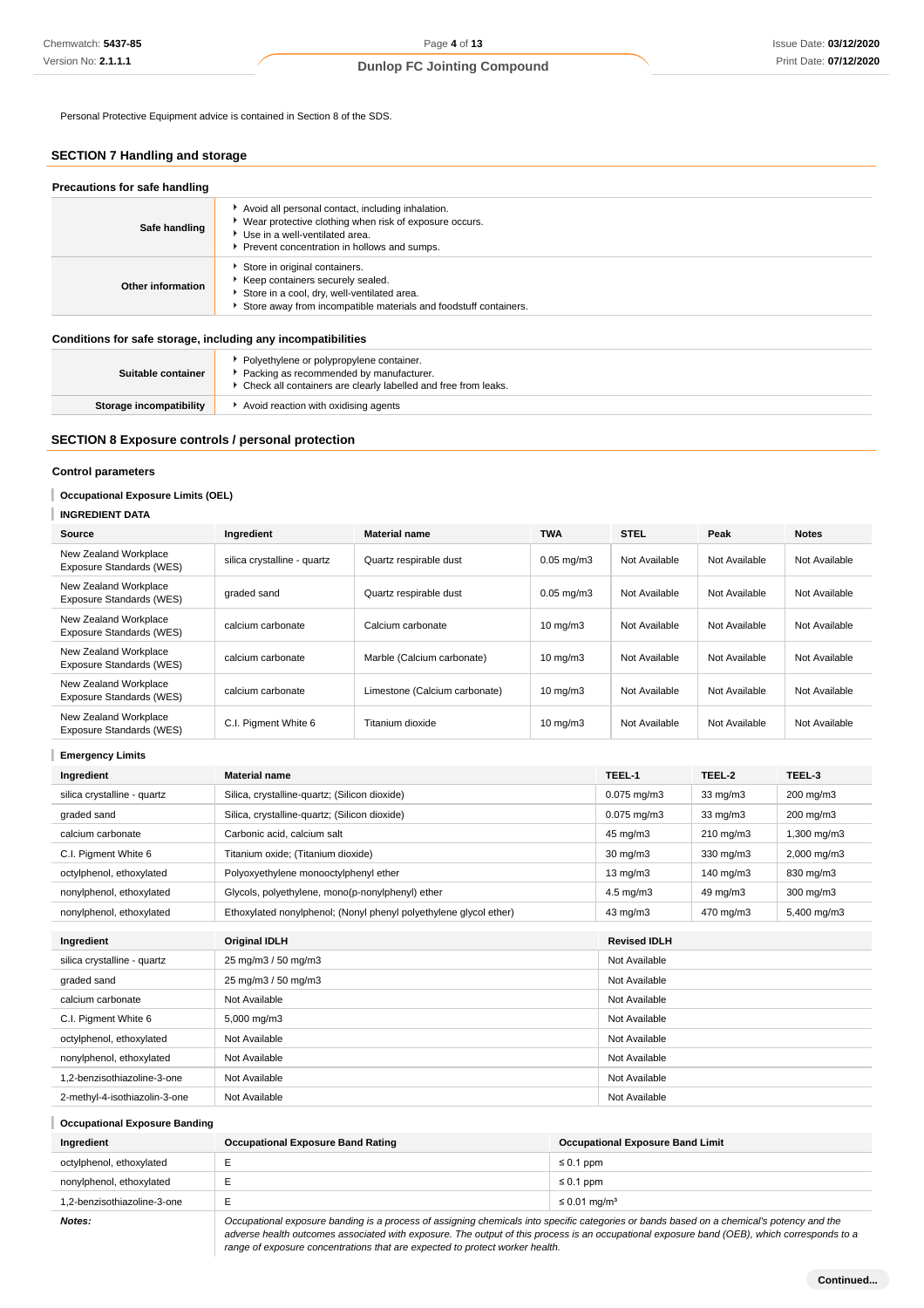| Ingredient                    | <b>Occupational Exposure Band Rating</b><br><b>Occupational Exposure Band Limit</b>                                                                                                                                                                                                                                                                                      |                                   |  |
|-------------------------------|--------------------------------------------------------------------------------------------------------------------------------------------------------------------------------------------------------------------------------------------------------------------------------------------------------------------------------------------------------------------------|-----------------------------------|--|
| 2-methyl-4-isothiazolin-3-one |                                                                                                                                                                                                                                                                                                                                                                          | > 0.01 to ≤ 0.1 mg/m <sup>3</sup> |  |
| Notes:                        | Occupational exposure banding is a process of assigning chemicals into specific categories or bands based on a chemical's potency and the<br>adverse health outcomes associated with exposure. The output of this process is an occupational exposure band (OEB), which corresponds to a<br>range of exposure concentrations that are expected to protect worker health. |                                   |  |

| <b>Exposure controls</b> |  |
|--------------------------|--|
|--------------------------|--|

| Appropriate engineering<br>controls | Engineering controls are used to remove a hazard or place a barrier between the worker and the hazard. Well-designed engineering controls can<br>be highly effective in protecting workers and will typically be independent of worker interactions to provide this high level of protection.<br>The basic types of engineering controls are:<br>Process controls which involve changing the way a job activity or process is done to reduce the risk.<br>Enclosure and/or isolation of emission source which keeps a selected hazard "physically" away from the worker and ventilation that strategically<br>"adds" and "removes" air in the work environment.                                                                                                                                                                                                                                                                                                                                                                                                                                                                                                                                                                                                                                                                                                                                                                                                                                                                                                                                                                                                                                                                                                                                          |
|-------------------------------------|----------------------------------------------------------------------------------------------------------------------------------------------------------------------------------------------------------------------------------------------------------------------------------------------------------------------------------------------------------------------------------------------------------------------------------------------------------------------------------------------------------------------------------------------------------------------------------------------------------------------------------------------------------------------------------------------------------------------------------------------------------------------------------------------------------------------------------------------------------------------------------------------------------------------------------------------------------------------------------------------------------------------------------------------------------------------------------------------------------------------------------------------------------------------------------------------------------------------------------------------------------------------------------------------------------------------------------------------------------------------------------------------------------------------------------------------------------------------------------------------------------------------------------------------------------------------------------------------------------------------------------------------------------------------------------------------------------------------------------------------------------------------------------------------------------|
| <b>Personal protection</b>          |                                                                                                                                                                                                                                                                                                                                                                                                                                                                                                                                                                                                                                                                                                                                                                                                                                                                                                                                                                                                                                                                                                                                                                                                                                                                                                                                                                                                                                                                                                                                                                                                                                                                                                                                                                                                          |
| Eye and face protection             | Safety glasses with unperforated side shields may be used where continuous eye protection is desirable, as in laboratories; spectacles are<br>not sufficient where complete eye protection is needed such as when handling bulk-quantities, where there is a danger of splashing, or if the<br>material may be under pressure.<br>• Chemical goggles whenever there is a danger of the material coming in contact with the eyes; goggles must be properly fitted.<br>Full face shield (20 cm, 8 in minimum) may be required for supplementary but never for primary protection of eyes; these afford face<br>protection.<br>Alternatively a gas mask may replace splash goggles and face shields.                                                                                                                                                                                                                                                                                                                                                                                                                                                                                                                                                                                                                                                                                                                                                                                                                                                                                                                                                                                                                                                                                                        |
| <b>Skin protection</b>              | See Hand protection below                                                                                                                                                                                                                                                                                                                                                                                                                                                                                                                                                                                                                                                                                                                                                                                                                                                                                                                                                                                                                                                                                                                                                                                                                                                                                                                                                                                                                                                                                                                                                                                                                                                                                                                                                                                |
| Hands/feet protection               | ▶ Elbow length PVC gloves<br>NOTE:<br>The material may produce skin sensitisation in predisposed individuals. Care must be taken, when removing gloves and other protective<br>equipment, to avoid all possible skin contact.<br>Contaminated leather items, such as shoes, belts and watch-bands should be removed and destroyed.                                                                                                                                                                                                                                                                                                                                                                                                                                                                                                                                                                                                                                                                                                                                                                                                                                                                                                                                                                                                                                                                                                                                                                                                                                                                                                                                                                                                                                                                       |
| <b>Body protection</b>              | See Other protection below                                                                                                                                                                                                                                                                                                                                                                                                                                                                                                                                                                                                                                                                                                                                                                                                                                                                                                                                                                                                                                                                                                                                                                                                                                                                                                                                                                                                                                                                                                                                                                                                                                                                                                                                                                               |
| Other protection                    | Employees working with confirmed human carcinogens should be provided with, and be required to wear, clean, full body protective clothing<br>(smocks, coveralls, or long-sleeved shirt and pants), shoe covers and gloves prior to entering the regulated area. [AS/NZS ISO 6529:2006 or<br>national equivalent]<br>Employees engaged in handling operations involving carcinogens should be provided with, and required to wear and use half-face filter-type<br>respirators with filters for dusts, mists and fumes, or air purifying canisters or cartridges. A respirator affording higher levels of protection may<br>be substituted. [AS/NZS 1715 or national equivalent]<br>Emergency deluge showers and eyewash fountains, supplied with potable water, should be located near, within sight of, and on the same<br>level with locations where direct exposure is likely.<br>▶ Prior to each exit from an area containing confirmed human carcinogens, employees should be required to remove and leave protective<br>clothing and equipment at the point of exit and at the last exit of the day, to place used clothing and equipment in impervious containers at<br>the point of exit for purposes of decontamination or disposal. The contents of such impervious containers must be identified with suitable<br>labels. For maintenance and decontamination activities, authorized employees entering the area should be provided with and required to<br>wear clean, impervious garments, including gloves, boots and continuous-air supplied hood.<br>▶ Prior to removing protective garments the employee should undergo decontamination and be required to shower upon removal of the<br>garments and hood.<br>• Overalls.<br>P.V.C apron.<br>Barrier cream.<br>▶ Skin cleansing cream. |

**Recommended material(s)**

**GLOVE SELECTION INDEX**

Glove selection is based on a modified presentation of the:

 **"Forsberg Clothing Performance Index".** The effect(s) of the following substance(s) are taken into account in the **computer-**

**generated** selection:

Dunlop FC Jointing Compound

| <b>Material</b>       | CPI |
|-----------------------|-----|
| <b>BUTYL</b>          | A   |
| <b>NEOPRENE</b>       | A   |
| NEOPRENE/NATURAL      | A   |
| <b>NITRILE</b>        | A   |
| <b>PE</b>             | A   |
| PE/EVAL/PE            | A   |
| <b>PVC</b>            | A   |
| <b>TEFLON</b>         | A   |
| <b>VITON</b>          | A   |
| <b>NATURAL RUBBER</b> | B   |
| NATURAL+NEOPRENE      | B   |

#### **Respiratory protection**

Type BKAX-P Filter of sufficient capacity. (AS/NZS 1716 & 1715, EN 143:2000 & 149:2001, ANSI Z88 or national equivalent)

Where the concentration of gas/particulates in the breathing zone, approaches or exceeds the "Exposure Standard" (or ES), respiratory protection is required. Degree of protection varies with both face-piece and Class of filter; the nature of protection varies with Type of filter.

| <b>Required Minimum</b><br><b>Protection Factor</b> | <b>Half-Face</b><br>Respirator | <b>Full-Face</b><br>Respirator | <b>Powered Air</b><br>Respirator          |
|-----------------------------------------------------|--------------------------------|--------------------------------|-------------------------------------------|
| up to $10 \times ES$                                | BKAX-AUS P2                    | ٠                              | BKAX-PAPR-AUS /<br>Class 1 P <sub>2</sub> |
| up to $50 \times ES$                                |                                | BKAX-AUS /<br>Class 1 P2       | ۰                                         |
| up to $100 \times ES$                               |                                | <b>BKAX-2 P2</b>               | BKAX-PAPR-2 P2 ^                          |

#### ^ - Full-face

A(All classes) = Organic vapours, B AUS or B1 = Acid gasses, B2 = Acid gas or hydrogen cyanide(HCN), B3 = Acid gas or hydrogen cyanide(HCN), E = Sulfur dioxide(SO2), G = Agricultural chemicals, K = Ammonia(NH3), Hg = Mercury, NO = Oxides of nitrogen,  $MB =$  Methyl bromide,  $AX =$  Low boiling point organic compounds(below 65 degC)

If inhalation risk above the TLV exists, wear approved dust respirator.

- Use respirators with protection factors appropriate for the exposure level.
- ▶ Up to 5 X TLV, use valveless mask type; up to 10 X TLV, use 1/2 mask dust respirator
- Up to 50 X TLV, use full face dust respirator or demand type C air supplied

\* CPI - Chemwatch Performance Index A: Best Selection

B: Satisfactory; may degrade after 4 hours continuous immersion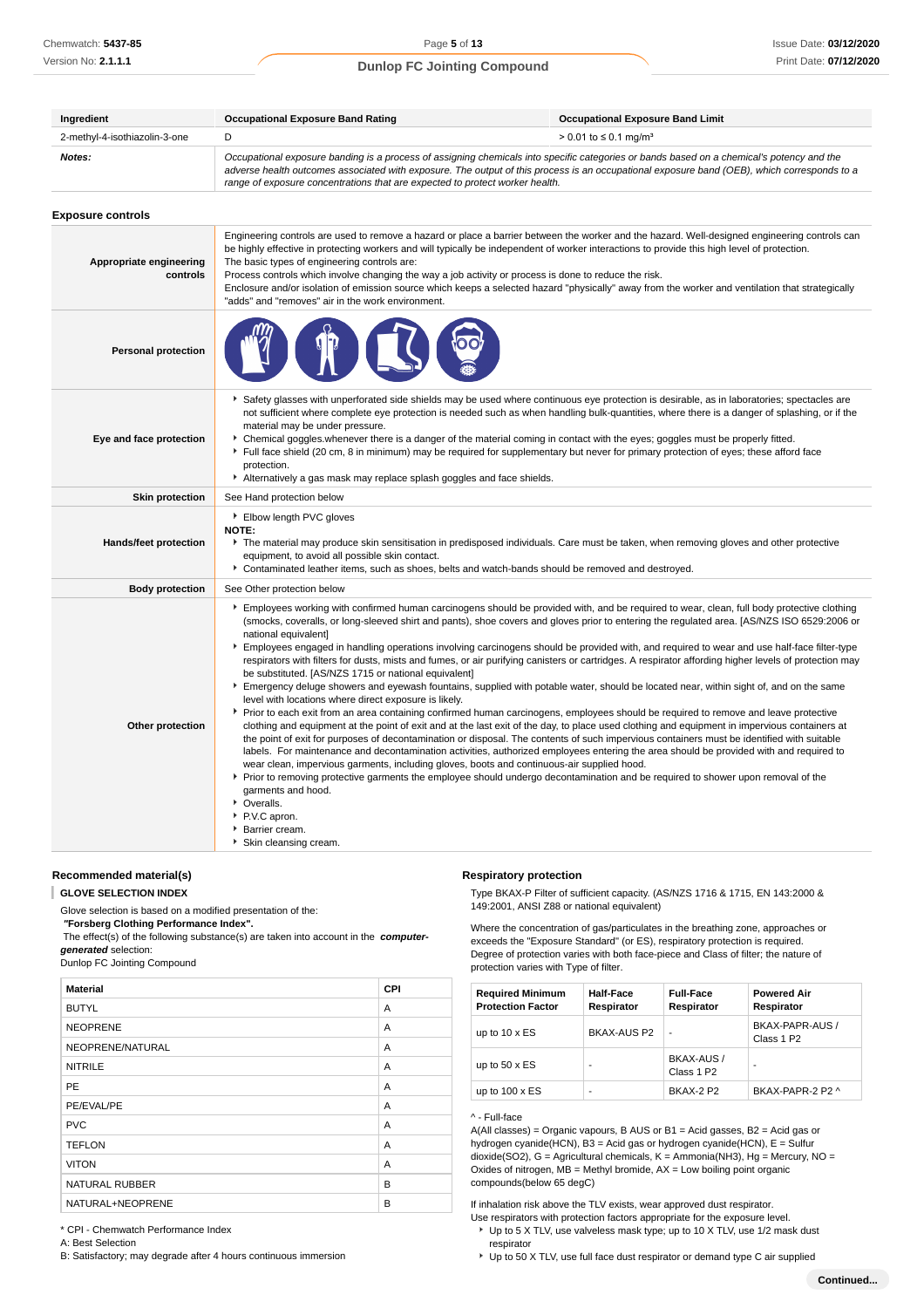C: Poor to Dangerous Choice for other than short term immersion

**NOTE**: As a series of factors will influence the actual performance of the glove, a final selection must be based on detailed observation. -

\* Where the glove is to be used on a short term, casual or infrequent basis, factors such as "feel" or convenience (e.g. disposability), may dictate a choice of gloves which might otherwise be unsuitable following long-term or frequent use. A qualified practitioner should be consulted.

respirator

- Up to 500 X TLV, use powered air-purifying dust respirator or a Type C pressure demand supplied-air respirator
- ▶ Over 500 X TLV wear full-face self-contained breathing apparatus with positive pressure mode or a combination respirator with a Type C positive pressure supplied-air full-face respirator and an auxiliary self-contained breathing apparatus operated in pressure demand or other positive pressure mode
- Cartridge respirators should never be used for emergency ingress or in areas of unknown vapour concentrations or oxygen content.
- The wearer must be warned to leave the contaminated area immediately on detecting any odours through the respirator. The odour may indicate that the mask is not functioning properly, that the vapour concentration is too high, or that the mask is not properly fitted. Because of these limitations, only restricted use of cartridge respirators is considered appropriate.
- Cartridge performance is affected by humidity. Cartridges should be changed after 2 hr of continuous use unless it is determined that the humidity is less than 75%, in which case, cartridges can be used for 4 hr. Used cartridges should be discarded daily, regardless of the length of time used

#### **SECTION 9 Physical and chemical properties**

#### **Information on basic physical and chemical properties**

Appearance **White to off white non-slump paste; does not mix with water.** 

| <b>Physical state</b>                           | Non Slump Paste | Relative density (Water = $1$ )                   | Not Available  |
|-------------------------------------------------|-----------------|---------------------------------------------------|----------------|
| Odour                                           | Not Available   | <b>Partition coefficient n-octanol</b><br>/ water | Not Available  |
| <b>Odour threshold</b>                          | Not Available   | Auto-ignition temperature (°C)                    | Not Applicable |
| pH (as supplied)                                | Not Available   | Decomposition temperature                         | Not Available  |
| Melting point / freezing point<br>(°C)          | Not Available   | Viscosity (cSt)                                   | Not Available  |
| Initial boiling point and boiling<br>range (°C) | Not Available   | Molecular weight (g/mol)                          | Not Applicable |
| Flash point (°C)                                | Not Applicable  | <b>Taste</b>                                      | Not Available  |
| <b>Evaporation rate</b>                         | Not Available   | <b>Explosive properties</b>                       | Not Available  |
| Flammability                                    | Not Applicable  | <b>Oxidising properties</b><br>Not Available      |                |
| Upper Explosive Limit (%)                       | Not Applicable  | Surface Tension (dyn/cm or<br>$mN/m$ )            | Not Available  |
| Lower Explosive Limit (%)                       | Not Applicable  | <b>Volatile Component (%vol)</b>                  | Not Available  |
| Vapour pressure (kPa)                           | Not Available   | Gas group                                         | Not Available  |
| Solubility in water                             | Immiscible      | pH as a solution (1%)                             | Not Available  |
| Vapour density (Air = 1)                        | Not Available   | VOC g/L                                           | 1.91           |

#### **SECTION 10 Stability and reactivity**

| Reactivity                                 | See section 7                                                                                                                      |
|--------------------------------------------|------------------------------------------------------------------------------------------------------------------------------------|
| <b>Chemical stability</b>                  | • Unstable in the presence of incompatible materials.<br>Product is considered stable.<br>Hazardous polymerisation will not occur. |
| Possibility of hazardous<br>reactions      | See section 7                                                                                                                      |
| <b>Conditions to avoid</b>                 | See section 7                                                                                                                      |
| Incompatible materials                     | See section 7                                                                                                                      |
| <b>Hazardous decomposition</b><br>products | See section 5                                                                                                                      |

#### **SECTION 11 Toxicological information**

| Information on toxicological effects |                                                                                                                                                                                                                                                                                                                                                                                                                                                                                                                                                                                                                                                                                                                                                                                                                                                                                           |
|--------------------------------------|-------------------------------------------------------------------------------------------------------------------------------------------------------------------------------------------------------------------------------------------------------------------------------------------------------------------------------------------------------------------------------------------------------------------------------------------------------------------------------------------------------------------------------------------------------------------------------------------------------------------------------------------------------------------------------------------------------------------------------------------------------------------------------------------------------------------------------------------------------------------------------------------|
| Inhaled                              | The material can cause respiratory irritation in some persons. The body's response to such irritation can cause further lung damage.<br>Inhalation of vapours may cause drowsiness and dizziness. This may be accompanied by sleepiness, reduced alertness, loss of reflexes, lack of<br>co-ordination, and vertigo.<br>Inhalation of vapours or aerosols (mists, fumes), generated by the material during the course of normal handling, may be damaging to the health<br>of the individual.<br>Effects on lungs are significantly enhanced in the presence of respirable particles.<br>Acute silicosis occurs under conditions of extremely high silica dust exposure particularly when the particle size of the dust is small. The disease<br>is rapidly progressive and spreads widely through the lungs within months of the initial exposure and causing death within 1 to 2 years. |
| Ingestion                            | Not normally a hazard due to the physical form of product. The material is a physical irritant to the gastro-intestinal tract                                                                                                                                                                                                                                                                                                                                                                                                                                                                                                                                                                                                                                                                                                                                                             |
| <b>Skin Contact</b>                  | The material may accentuate any pre-existing dermatitis condition<br>Open cuts, abraded or irritated skin should not be exposed to this material<br>Entry into the blood-stream, through, for example, cuts, abrasions or lesions, may produce systemic injury with harmful effects. Examine the skin<br>prior to the use of the material and ensure that any external damage is suitably protected.<br>The material may cause moderate inflammation of the skin either following direct contact or after a delay of some time. Repeated exposure can                                                                                                                                                                                                                                                                                                                                     |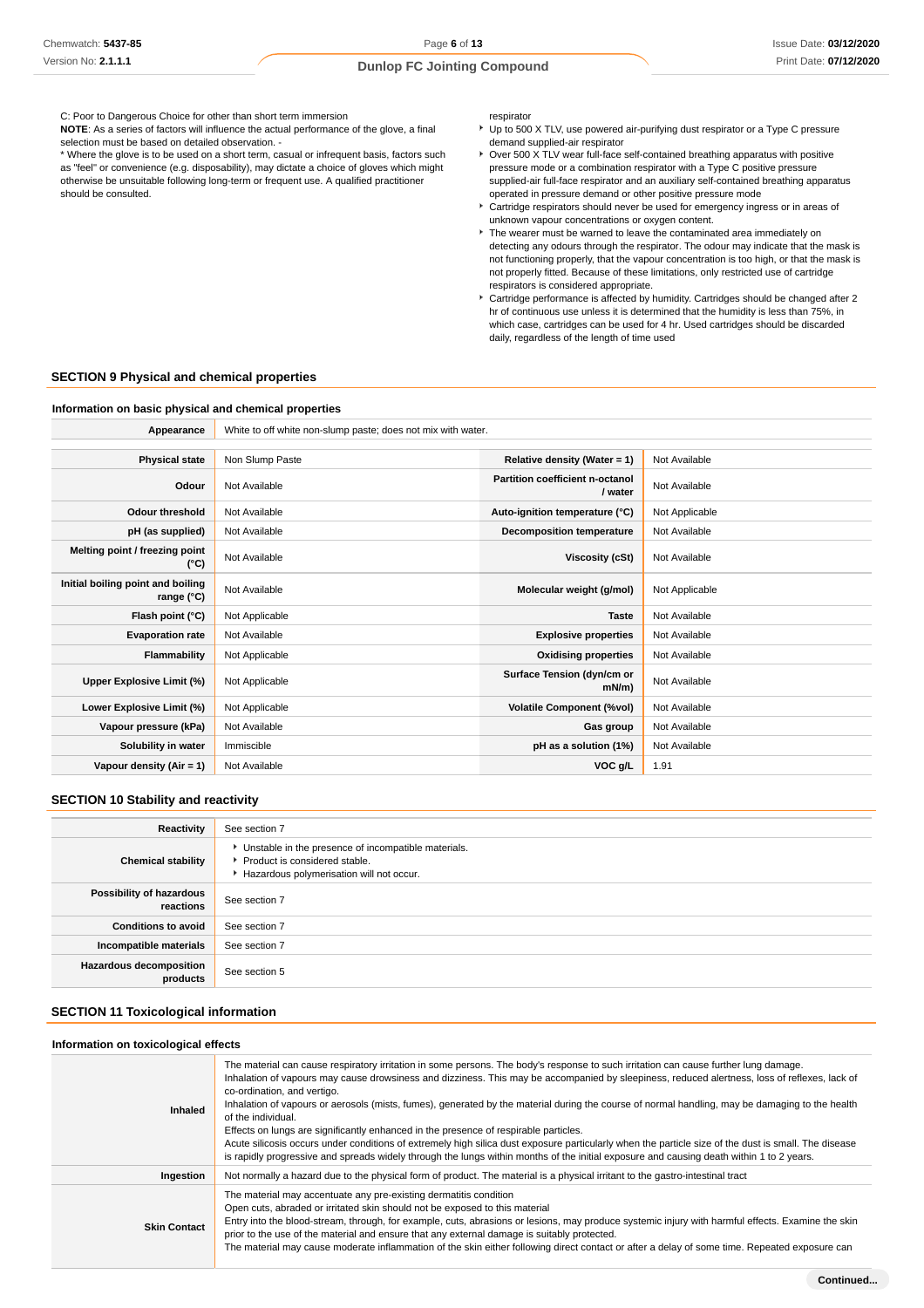|         | cause contact dermatitis which is characterised by redness, swelling and blistering.                                                                                                                                                                                                                                                                                                                                                                                                                                                                                                                                                                                                                                                                                                                                                                                                                                                                                                                                                                                                                                                                                                                                                                                                                                                                                                                                                                                                                                                                                                                                                                                                                                                                                                                                                                                                                                                                                                                                                                                                                                                                                                                                                                                                                                                                                                                                                                                                                                                                                                                                                                                                                                                                                                                 |
|---------|------------------------------------------------------------------------------------------------------------------------------------------------------------------------------------------------------------------------------------------------------------------------------------------------------------------------------------------------------------------------------------------------------------------------------------------------------------------------------------------------------------------------------------------------------------------------------------------------------------------------------------------------------------------------------------------------------------------------------------------------------------------------------------------------------------------------------------------------------------------------------------------------------------------------------------------------------------------------------------------------------------------------------------------------------------------------------------------------------------------------------------------------------------------------------------------------------------------------------------------------------------------------------------------------------------------------------------------------------------------------------------------------------------------------------------------------------------------------------------------------------------------------------------------------------------------------------------------------------------------------------------------------------------------------------------------------------------------------------------------------------------------------------------------------------------------------------------------------------------------------------------------------------------------------------------------------------------------------------------------------------------------------------------------------------------------------------------------------------------------------------------------------------------------------------------------------------------------------------------------------------------------------------------------------------------------------------------------------------------------------------------------------------------------------------------------------------------------------------------------------------------------------------------------------------------------------------------------------------------------------------------------------------------------------------------------------------------------------------------------------------------------------------------------------------|
| Eye     | If applied to the eyes, this material causes severe eye damage.                                                                                                                                                                                                                                                                                                                                                                                                                                                                                                                                                                                                                                                                                                                                                                                                                                                                                                                                                                                                                                                                                                                                                                                                                                                                                                                                                                                                                                                                                                                                                                                                                                                                                                                                                                                                                                                                                                                                                                                                                                                                                                                                                                                                                                                                                                                                                                                                                                                                                                                                                                                                                                                                                                                                      |
| Chronic | Long-term exposure to respiratory irritants may result in airways disease, involving difficulty breathing and related whole-body problems.<br>Skin contact with the material is more likely to cause a sensitisation reaction in some persons compared to the general population.<br>This material can cause serious damage if one is exposed to it for long periods. It can be assumed that it contains a substance which can<br>produce severe defects.<br>Ample evidence from experiments exists that there is a suspicion this material directly reduces fertility.<br>Based on experience with animal studies, exposure to the material may result in toxic effects to the development of the foetus, at levels which do<br>not cause significant toxic effects to the mother.<br>Substance accumulation, in the human body, may occur and may cause some concern following repeated or long-term occupational exposure.<br>Pure calcium carbonate does not cause the disease pneumoconiosis probably due to its rapid elimination from the body. However, its unsterilised<br>particulates can infect the lung and airway to cause inflammation.<br>Crystalline silicas activate the inflammatory response of white blood cells after they injure the lung epithelium. Chronic exposure to crystalline<br>silicas reduces lung capacity and predisposes to chest infections.<br>High blood concentrations of calcium ion may give rise to dilation of blood vessels and depress heart function, leading to low blood pressure and<br>fainting (syncope). Calcium ions enhance the effects of digitalis on the heart, and may precipitate digitalis poisoning. Calcium salts also reduce<br>the absorption of tetracyclines. In newborns, giving calcium during treatment has resulted in calcification of soft tissue.<br>Chronic effects of exposure to diuron may include skin irritation, abnormal pigmentation, growth retardation, blurring of vision, abnormal liver,<br>spleen and thyroid effects; red blood cell destruction, or reduction of the blood's oxygen carrying capacity causing bluish discolouration and<br>breathlessness.<br>Harmful: danger of serious damage to health by prolonged exposure through inhalation.<br>Overexposure to the breathable dust may cause coughing, wheezing, difficulty in breathing and impaired lung function. Chronic symptoms may<br>include decreased vital lung capacity and chest infections. Repeated exposures in the workplace to high levels of fine-divided dusts may produce<br>a condition known as pneumoconiosis, which is the lodgement of any inhaled dusts in the lung, irrespective of the effect. This is particularly true<br>when a significant number of particles less than 0.5 microns (1/50000 inch) are present. |

| <b>Dunlop FC Jointing</b>   | <b>TOXICITY</b>                                 | <b>IRRITATION</b>                                     |
|-----------------------------|-------------------------------------------------|-------------------------------------------------------|
| Compound                    | Not Available                                   | Not Available                                         |
|                             | <b>TOXICITY</b>                                 | <b>IRRITATION</b>                                     |
|                             | $0.3 \text{ mg/kg}^{[2]}$                       | Not Available                                         |
| silica crystalline - quartz | 50 mg/kg[2]                                     |                                                       |
|                             | Oral (rat) LD50: =500 mg/kg $^{[2]}$            |                                                       |
|                             | <b>TOXICITY</b>                                 | <b>IRRITATION</b>                                     |
|                             | $0.3$ mg/kg $^{[2]}$                            | Not Available                                         |
| graded sand                 | 50 mg/kg[2]                                     |                                                       |
|                             | Oral (rat) LD50: =500 mg/kg $^{[2]}$            |                                                       |
|                             | <b>TOXICITY</b>                                 | <b>IRRITATION</b>                                     |
|                             | Oral (rat) LD50: 6450 mg/kg <sup>[2]</sup>      | Eye (rabbit): 0.75 mg/24h - SEVERE                    |
| calcium carbonate           |                                                 | Eye: no adverse effect observed (not irritating)[1]   |
|                             |                                                 | Skin (rabbit): 500 mg/24h-moderate                    |
|                             |                                                 | Skin: no adverse effect observed (not irritating)[1]  |
|                             | <b>TOXICITY</b>                                 | <b>IRRITATION</b>                                     |
|                             | 0.0032 mg/kg <sup>[2]</sup>                     | Eye: no adverse effect observed (not irritating)[1]   |
|                             | $0.04$ mg/kg <sup>[2]</sup>                     | Skin (rabbit)                                         |
| C.I. Pigment White 6        | 60000 mg/kg[2]                                  | Skin: no adverse effect observed (not irritating)[1]  |
|                             | Oral (mouse) LD50: >10000 mg/kg <sup>[2]</sup>  |                                                       |
|                             | Oral (rat) LD50: >2000 mg/kg[1]                 |                                                       |
|                             | <b>TOXICITY</b>                                 | <b>IRRITATION</b>                                     |
| octylphenol, ethoxylated    | Oral (mouse) LD50: 3500 mg/kg <sup>[2]</sup>    | Eye (rabbit): 1% SEVERE                               |
|                             | Oral (rat) LD50: 2800 mg/kg[2]                  |                                                       |
|                             | <b>TOXICITY</b>                                 | <b>IRRITATION</b>                                     |
|                             | 150 mg/kg[2]                                    | Eye (rabbit): 5 mg SEVERE                             |
|                             | Dermal (rabbit) LD50: 2830 mg/kg <sup>[2]</sup> | Eye: adverse effect observed (irritating)[1]          |
| nonylphenol, ethoxylated    |                                                 | Skin (human): 15 mg/3D mild                           |
|                             |                                                 | Skin (rabbit): 500 mg mild                            |
|                             |                                                 | Skin: adverse effect observed (irritating)[1]         |
|                             |                                                 |                                                       |
|                             | <b>TOXICITY</b>                                 | <b>IRRITATION</b>                                     |
|                             | Oral (rat) LD50: 1020 mg/kg <sup>[2]</sup>      | Eye: adverse effect observed (irreversible damage)[1] |
| 1,2-benzisothiazoline-3-one | Oral (rat) LD50: 670 mg/kg <sup>[2]</sup>       | Skin: no adverse effect observed (not irritating)[1]  |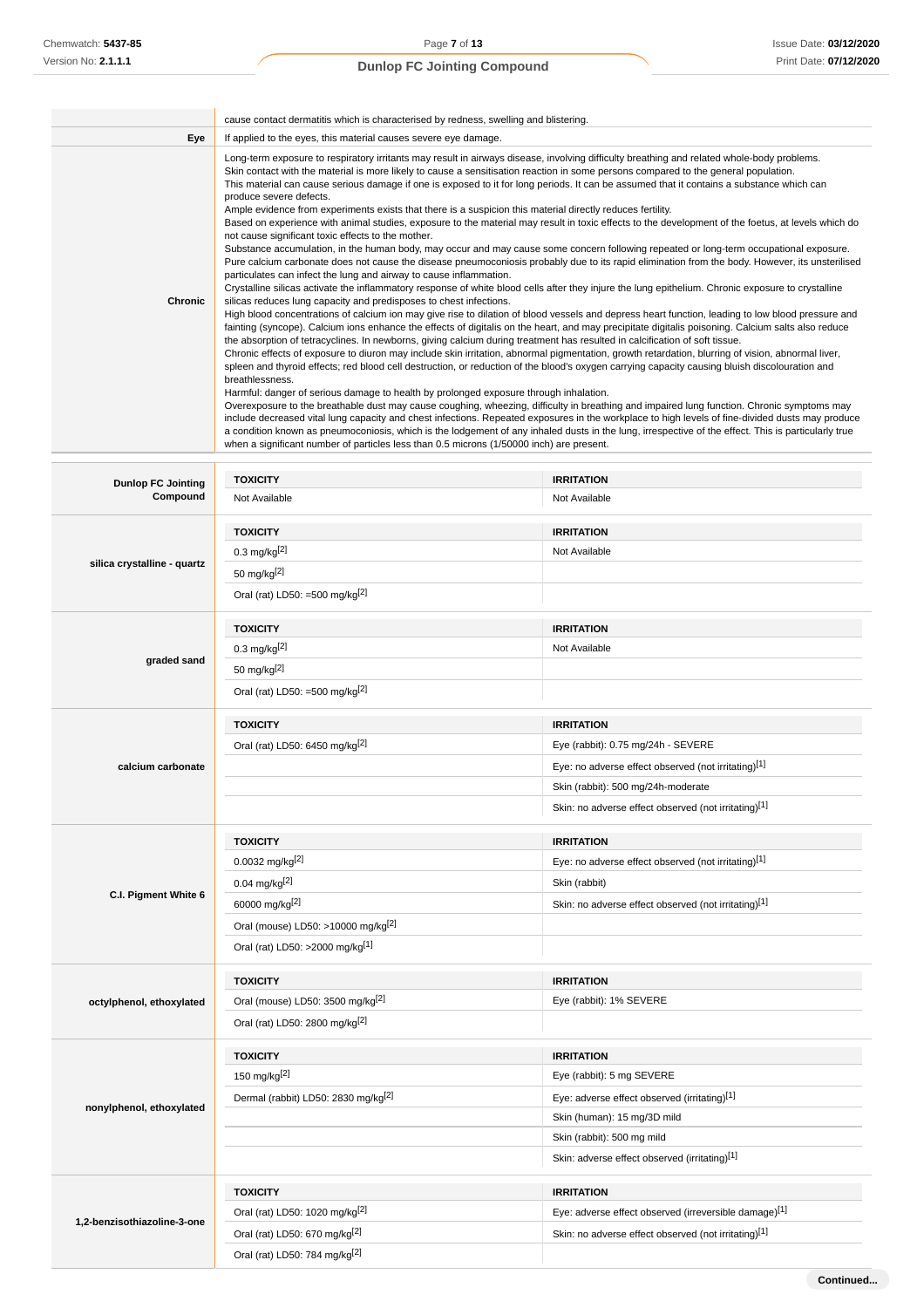|                                           | <b>TOXICITY</b>                                                                                                                                                                                                                                                                                                                                                                                                                                                                                                                                                                                                                                                                                                                                                                                                                                                                                                                                                                                                                                                                                                                                                                                                                                                                                                                                                                                                                                                                                                                                                                                                                                                                                                                                                                                                                                                                                                                                                                                                                                                                                                                                      | <b>IRRITATION</b>                            |  |
|-------------------------------------------|------------------------------------------------------------------------------------------------------------------------------------------------------------------------------------------------------------------------------------------------------------------------------------------------------------------------------------------------------------------------------------------------------------------------------------------------------------------------------------------------------------------------------------------------------------------------------------------------------------------------------------------------------------------------------------------------------------------------------------------------------------------------------------------------------------------------------------------------------------------------------------------------------------------------------------------------------------------------------------------------------------------------------------------------------------------------------------------------------------------------------------------------------------------------------------------------------------------------------------------------------------------------------------------------------------------------------------------------------------------------------------------------------------------------------------------------------------------------------------------------------------------------------------------------------------------------------------------------------------------------------------------------------------------------------------------------------------------------------------------------------------------------------------------------------------------------------------------------------------------------------------------------------------------------------------------------------------------------------------------------------------------------------------------------------------------------------------------------------------------------------------------------------|----------------------------------------------|--|
| 2-methyl-4-isothiazolin-3-one             | Eye: adverse effect observed (irreversible damage)[1]<br>Not Available                                                                                                                                                                                                                                                                                                                                                                                                                                                                                                                                                                                                                                                                                                                                                                                                                                                                                                                                                                                                                                                                                                                                                                                                                                                                                                                                                                                                                                                                                                                                                                                                                                                                                                                                                                                                                                                                                                                                                                                                                                                                               |                                              |  |
|                                           |                                                                                                                                                                                                                                                                                                                                                                                                                                                                                                                                                                                                                                                                                                                                                                                                                                                                                                                                                                                                                                                                                                                                                                                                                                                                                                                                                                                                                                                                                                                                                                                                                                                                                                                                                                                                                                                                                                                                                                                                                                                                                                                                                      | Skin: adverse effect observed (corrosive)[1] |  |
| Legend:                                   | 1. Value obtained from Europe ECHA Registered Substances - Acute toxicity 2.* Value obtained from manufacturer's SDS. Unless otherwise<br>specified data extracted from RTECS - Register of Toxic Effect of chemical Substances                                                                                                                                                                                                                                                                                                                                                                                                                                                                                                                                                                                                                                                                                                                                                                                                                                                                                                                                                                                                                                                                                                                                                                                                                                                                                                                                                                                                                                                                                                                                                                                                                                                                                                                                                                                                                                                                                                                      |                                              |  |
|                                           |                                                                                                                                                                                                                                                                                                                                                                                                                                                                                                                                                                                                                                                                                                                                                                                                                                                                                                                                                                                                                                                                                                                                                                                                                                                                                                                                                                                                                                                                                                                                                                                                                                                                                                                                                                                                                                                                                                                                                                                                                                                                                                                                                      |                                              |  |
| <b>SILICA CRYSTALLINE - QUARTZ</b>        | WARNING: For inhalation exposure ONLY: This substance has been classified by the IARC as Group 1: CARCINOGENIC TO HUMANS<br>The International Agency for Research on Cancer (IARC) has classified occupational exposures to respirable $\leq$ um) crystalline silica as<br>being carcinogenic to humans. This classification is based on what IARC considered sufficient evidence from epidemiological studies of<br>humans for the carcinogenicity of inhaled silica in the forms of quartz and cristobalite. Crystalline silica is also known to cause silicosis, a<br>non-cancerous lung disease.<br>Intermittent exposure produces; focal fibrosis, (pneumoconiosis), cough, dyspnoea, liver tumours.<br>* Millions of particles per cubic foot (based on impinger samples counted by light field techniques).<br>NOTE: the physical nature of quartz in the product determines whether it is likely to present a chronic health problem. To be a hazard the<br>material must enter the breathing zone as respirable particles.                                                                                                                                                                                                                                                                                                                                                                                                                                                                                                                                                                                                                                                                                                                                                                                                                                                                                                                                                                                                                                                                                                                  |                                              |  |
| <b>CALCIUM CARBONATE</b>                  | No evidence of carcinogenic properties. No evidence of mutagenic or teratogenic effects.                                                                                                                                                                                                                                                                                                                                                                                                                                                                                                                                                                                                                                                                                                                                                                                                                                                                                                                                                                                                                                                                                                                                                                                                                                                                                                                                                                                                                                                                                                                                                                                                                                                                                                                                                                                                                                                                                                                                                                                                                                                             |                                              |  |
| <b>C.I. PIGMENT WHITE 6</b>               | Exposure to titanium dioxide is via inhalation, swallowing or skin contact. When inhaled, it may deposit in lung tissue and lymph nodes causing<br>dysfunction of the lungs and immune system. Absorption by the stomach and intestines depends on the size of the particle. It penetrated only<br>the outermost layer of the skin, suggesting that healthy skin may be an effective barrier. There is no substantive data on genetic damage,<br>though cases have been reported in experimental animals.<br>The substance is classified by IARC as Group 3:<br>NOT classifiable as to its carcinogenicity to humans.<br>Evidence of carcinogenicity may be inadequate or limited in animal testing.<br>Substance has been investigated as a mutagen, tumorigen and primary irritant.                                                                                                                                                                                                                                                                                                                                                                                                                                                                                                                                                                                                                                                                                                                                                                                                                                                                                                                                                                                                                                                                                                                                                                                                                                                                                                                                                                |                                              |  |
| OCTYLPHENOL, ETHOXYLATED                  | Octoxynols:<br>Octoxynols of various chain lengths as well as octoxynol salts and organic acids function in cosmetics either as surfactants-emulsifying agents,<br>surfactants-cleansing agents, surfactant-solubilizing agents, or surfactants-hydrotropes in a wide variety of cosmetic products at concentrations<br>ranging from 0.0008% to 25%, with most less than 5.0%. The octoxynols are chemically similar to nonoxynols Long-chain nonoxynols (9 and<br>above) were considered safe as used, whereas short-chain nonoxynols (8 and below) were considered safe as used in rinse-off products and<br>safe at concentrations less than 5% in leave-on formulations. Acute exposure of hamsters to Octoxynol-9 by bronchopulmonary lavage<br>produced pneumonia, pulmonary edema, and intra-alveolar hemorrhage.                                                                                                                                                                                                                                                                                                                                                                                                                                                                                                                                                                                                                                                                                                                                                                                                                                                                                                                                                                                                                                                                                                                                                                                                                                                                                                                             |                                              |  |
| <b>NONYLPHENOL,</b><br><b>ETHOXYLATED</b> | For nonylphenol and its compounds:<br>Alkylphenols like nonylphenol and bisphenol A have estrogenic effects in the body. They are known as xenoestrogens. Estrogenic substances<br>and other endocrine disruptors are compounds that have hormone-like effects in both wildlife and humans. Xenoestrogens usually function by<br>binding to estrogen receptors and acting competitively against natural estrogens.<br>Polyethers (such as ethoxylated surfactants and polyethylene glycols) are highly susceptible to being oxidized in the air. They then form<br>complex mixtures of oxidation products.<br>Animal testing reveals that whole the pure, non-oxidised surfactant is non-sensitizing, many of the oxidation products are sensitisers. The<br>oxidization products also cause irritation.<br>For nonylphenol:<br>Animal testing suggests that repeated exposure to nonylphenol may cause liver changes and kidney dysfunction. Nonylphenol was not found<br>to cause mutations or chromosomal aberrations.                                                                                                                                                                                                                                                                                                                                                                                                                                                                                                                                                                                                                                                                                                                                                                                                                                                                                                                                                                                                                                                                                                                            |                                              |  |
| 1,2-BENZISOTHIAZOLINE-3-ONE               | Acute toxicity data show that 1,2-benzisothiazoline-3-one (BIT) is moderately toxic by the oral and dermal routes but that this chemical is a<br>severe eye irritant. Irritation to the skin from acute data show only mild skin irritation, but repeated dermal application indicated a more<br>significant skin irritation response.<br>The neurotoxicity observed in the rat acute oral toxicity study (piloerection and upward curvature of the spine at 300 mg/kg and above;<br>decreased activity, prostration, decreased abdominal muscle tone, reduced righting reflex, and decreased rate and depth of breathing at 900<br>mg/kg) and the acute dermal toxicity study (upward curvature of the spine was observed in increased incidence, but this was absent after day 5<br>post-dose at a dose of 2000 mg/kg) were felt to be at exposures in excess of those expected from the use pattern of this pesticide and that<br>such effects would not be observed at estimated exposure doses.<br>Subchronic oral toxicity studies showed systemic effects after repeated oral administration including decreased body weight, increased<br>incidence of forestomach hyperplasia, and non-glandular stomach lesions in rats. In dogs, the effects occurred at lower doses than in rats, and<br>included alterations in blood chemistry (decreased plasma albumin, total protein, and alanine aminotransferase) and increased absolute liver<br>weight.<br>Developmental toxicity studies were conducted in rats with maternal effects including decreased body weight gain, decreased food<br>consumption, and clinical toxicity signs (audible breathing, haircoat staining of the anogenital region, dry brown material around the nasal area)<br>as well as increased mortality. Developmental effects consisted of increases in skeletal abnormalities (extra sites of ossification of skull bones,<br>unossified sternebrae) but not external or visceral abnormalities.<br>Reproductive toxicity: In a two- generation reproduction study, parental toxicity was observed at 500 ppm and was characterized by lesions<br>in the stomach. |                                              |  |
| 2-METHYL-<br>4-ISOTHIAZOLIN-3-ONE         | Based on laboratory and animal testing, exposure to the material may result in irreversible effects and mutations in humans.<br>In light of potential adverse effects, and to ensure a harmonised risk assessment and management, the EU regulatory framework for biocides<br>has been established with the objective of ensuring a high level of protection of human and animal health and the environment. To this aim, it is<br>required that risk assessment of biocidal products is carried out before they can be placed on the market. A central element in the risk<br>assessment of the biocidal products are the utilization instructions that defines the dosage, application method and amount of applications and<br>thus the exposure of humans and the environment to the biocidal substance.<br>Humans may be exposed to biocidal products in different ways in both occupational and domestic settings. Many biocidal products are<br>intended for industrial sectors or professional uses only, whereas other biocidal products are commonly available for private use by<br>non-professional users.<br>The material may be irritating to the eye, with prolonged contact causing inflammation. Repeated or prolonged exposure to irritants may<br>produce conjunctivitis.<br>Formaldehyde generators (releasers) are often used as preservatives. The maximum authorised concentration of free formaldehyde is 0.2%<br>and must be labelled with the warning sign "contains formaldehyde" where the concentration exceeds 0.05%. The use of formaldehyde-<br>releasing preservatives ensures that the level of free formaldehyde in the products is always low but sufficient to inhibit microbial growth - it<br>disrupts metabolism to cause death of the organism. However there is a concern that formaldehyde generators can produce amines capable of<br>causing cancers (nitrosamines) when used in formulations containing amines.<br>NOTE: Substance has been shown to be mutagenic in at least one assay, or belongs to a family of chemicals producing damage or change to                                             |                                              |  |

cellular DNA.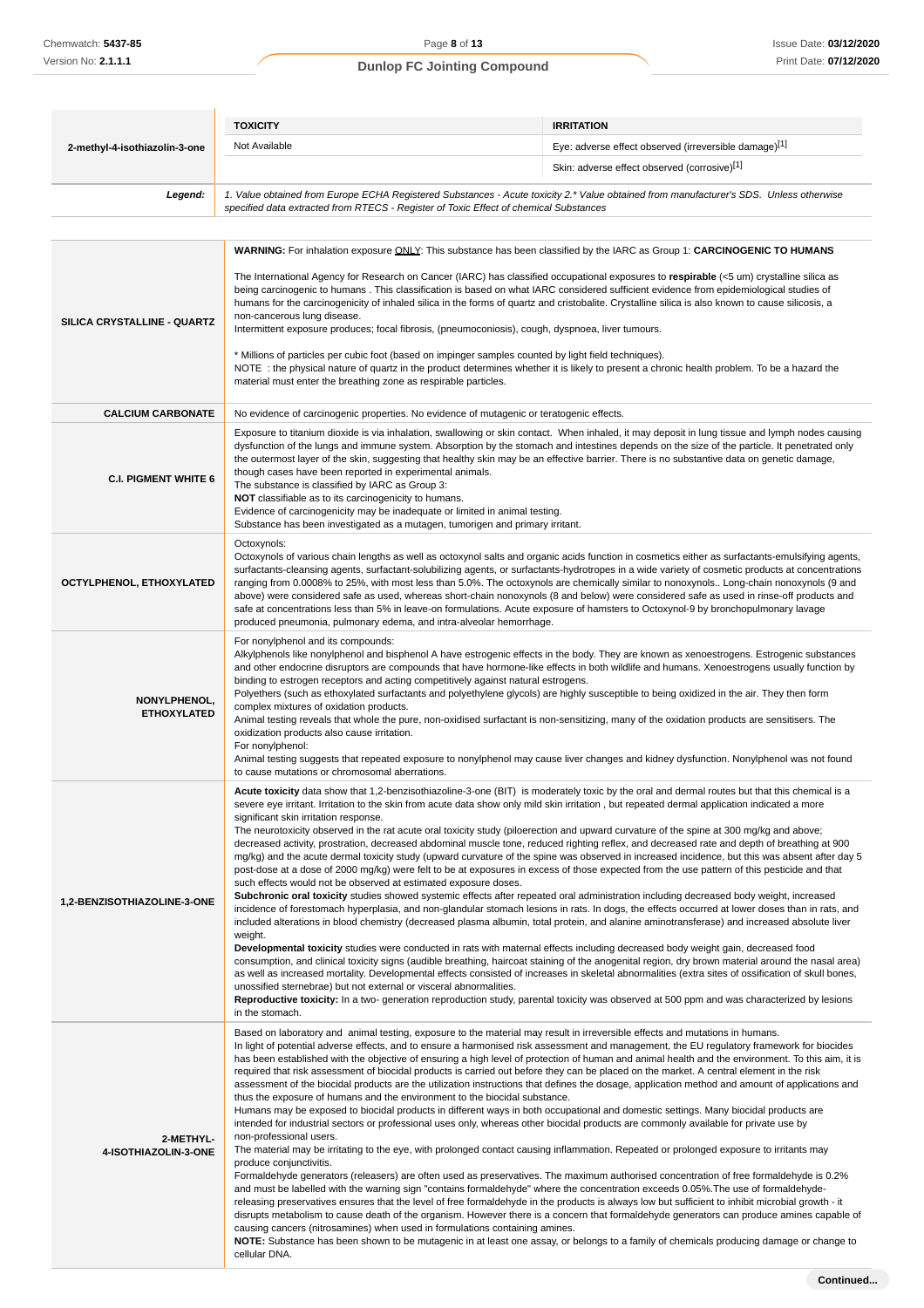|                                                                                                          | Considered to be a minor sensitiser in Kathon CG (1) (1). Bruze etal - Contact Dermatitis 20: 219-39, 1989                                                                                                                                                                                                                                                                                                                                                                                                                                                                                                                                                                                                                                                                                                                                                                                                                                                                            |                                 |                                                                                                    |
|----------------------------------------------------------------------------------------------------------|---------------------------------------------------------------------------------------------------------------------------------------------------------------------------------------------------------------------------------------------------------------------------------------------------------------------------------------------------------------------------------------------------------------------------------------------------------------------------------------------------------------------------------------------------------------------------------------------------------------------------------------------------------------------------------------------------------------------------------------------------------------------------------------------------------------------------------------------------------------------------------------------------------------------------------------------------------------------------------------|---------------------------------|----------------------------------------------------------------------------------------------------|
| <b>GRADED SAND &amp; 2-METHYL-</b><br>4-ISOTHIAZOLIN-3-ONE                                               | No significant acute toxicological data identified in literature search.                                                                                                                                                                                                                                                                                                                                                                                                                                                                                                                                                                                                                                                                                                                                                                                                                                                                                                              |                                 |                                                                                                    |
| <b>CALCIUM CARBONATE &amp;</b><br>2-METHYL-<br>4-ISOTHIAZOLIN-3-ONE                                      | Asthma-like symptoms may continue for months or even years after exposure to the material ends. This may be due to a non-allergic condition<br>known as reactive airways dysfunction syndrome (RADS) which can occur after exposure to high levels of highly irritating compound. Main<br>criteria for diagnosing RADS include the absence of previous airways disease in a non-atopic individual, with sudden onset of persistent<br>asthma-like symptoms within minutes to hours of a documented exposure to the irritant. Other criteria for diagnosis of RADS include a<br>reversible airflow pattern on lung function tests, moderate to severe bronchial hyperreactivity on methacholine challenge testing, and the lack<br>of minimal lymphocytic inflammation, without eosinophilia.                                                                                                                                                                                          |                                 |                                                                                                    |
| <b>CALCIUM CARBONATE &amp;</b><br>OCTYLPHENOL, ETHOXYLATED<br>& NONYLPHENOL,<br><b>ETHOXYLATED</b>       | The material may produce severe irritation to the eye causing pronounced inflammation. Repeated or prolonged exposure to irritants may<br>produce conjunctivitis.                                                                                                                                                                                                                                                                                                                                                                                                                                                                                                                                                                                                                                                                                                                                                                                                                     |                                 |                                                                                                    |
| <b>CALCIUM CARBONATE &amp;</b><br><b>NONYLPHENOL,</b><br>ETHOXYLATED & 2-METHYL-<br>4-ISOTHIAZOLIN-3-ONE | The material may cause skin irritation after prolonged or repeated exposure and may produce on contact skin redness, swelling, the production<br>of vesicles, scaling and thickening of the skin.                                                                                                                                                                                                                                                                                                                                                                                                                                                                                                                                                                                                                                                                                                                                                                                     |                                 |                                                                                                    |
| OCTYLPHENOL, ETHOXYLATED<br>& NONYLPHENOL,<br><b>ETHOXYLATED</b>                                         | Humans have regular contact with alcohol ethoxylates through a variety of industrial and consumer products such as soaps, detergents and<br>other cleaning products. Exposure to these chemicals can occur through swallowing, inhalation, or contact with the skin or eyes. Studies of<br>acute toxicity show that relatively high volumes would have to occur to produce any toxic response. No death due to poisoning with alcohol<br>ethoxylates has ever been reported.<br>Both laboratory and animal testing has shown that there is no evidence for alcohol ethoxylates (AEs) causing genetic damage, mutations or<br>cancer. No adverse reproductive or developmental effects were observed.<br>Tri-ethylene glycol ethers undergo enzymatic oxidation to toxic alkoxy acids. They may irritate the skin and the eyes. At high oral doses, they<br>may cause depressed reflexes, flaccid muscle tone, breathing difficulty and coma. Death may result in experimental animal. |                                 |                                                                                                    |
| 1,2-BENZISOTHIAZOLINE-3-ONE<br>& 2-METHYL-<br>4-ISOTHIAZOLIN-3-ONE                                       | The following information refers to contact allergens as a group and may not be specific to this product.<br>Contact allergies quickly manifest themselves as contact eczema, more rarely as urticaria or Quincke's oedema. The pathogenesis of contact<br>eczema involves a cell-mediated (T lymphocytes) immune reaction of the delayed type. Other allergic skin reactions, e.g. contact urticaria,<br>involve antibody-mediated immune reactions. The significance of the contact allergen is not simply determined by its sensitisation potential: the<br>distribution of the substance and the opportunities for contact with it are equally important.                                                                                                                                                                                                                                                                                                                         |                                 |                                                                                                    |
| <b>Acute Toxicity</b>                                                                                    | ×                                                                                                                                                                                                                                                                                                                                                                                                                                                                                                                                                                                                                                                                                                                                                                                                                                                                                                                                                                                     | Carcinogenicity                 | ✔                                                                                                  |
| <b>Skin Irritation/Corrosion</b>                                                                         | ×                                                                                                                                                                                                                                                                                                                                                                                                                                                                                                                                                                                                                                                                                                                                                                                                                                                                                                                                                                                     | Reproductivity                  | ✔                                                                                                  |
| <b>Serious Eye Damage/Irritation</b>                                                                     | ✔                                                                                                                                                                                                                                                                                                                                                                                                                                                                                                                                                                                                                                                                                                                                                                                                                                                                                                                                                                                     | <b>STOT - Single Exposure</b>   | ✔                                                                                                  |
| <b>Respiratory or Skin</b><br>sensitisation                                                              | $\checkmark$                                                                                                                                                                                                                                                                                                                                                                                                                                                                                                                                                                                                                                                                                                                                                                                                                                                                                                                                                                          | <b>STOT - Repeated Exposure</b> | ✔                                                                                                  |
| <b>Mutagenicity</b>                                                                                      | ×                                                                                                                                                                                                                                                                                                                                                                                                                                                                                                                                                                                                                                                                                                                                                                                                                                                                                                                                                                                     | <b>Aspiration Hazard</b>        | ×                                                                                                  |
|                                                                                                          |                                                                                                                                                                                                                                                                                                                                                                                                                                                                                                                                                                                                                                                                                                                                                                                                                                                                                                                                                                                       | Leaend:                         | $\blacktriangleright$ - Data either not available or does not fill the criteria for classification |

– Data available to make classification

## **SECTION 12 Ecological information**

|                                       | Endpoint                | <b>Test Duration (hr)</b> | <b>Species</b>                | Value            | <b>Source</b>           |
|---------------------------------------|-------------------------|---------------------------|-------------------------------|------------------|-------------------------|
| <b>Dunlop FC Jointing</b><br>Compound | <b>Not</b><br>Available | Not Available             | Not Available                 | Not<br>Available | Not<br>Available        |
|                                       | Endpoint                | <b>Test Duration (hr)</b> | <b>Species</b>                | Value            | Source                  |
| silica crystalline - quartz           | Not<br>Available        | Not Available             | Not Available                 | Not<br>Available | Not<br>Available        |
|                                       | Endpoint                | <b>Test Duration (hr)</b> | <b>Species</b>                | Value            | Source                  |
| graded sand                           | Not<br>Available        | Not Available             | Not Available                 | Not<br>Available | Not<br>Available        |
|                                       | Endpoint                | <b>Test Duration (hr)</b> | <b>Species</b>                | Value            | Source                  |
| calcium carbonate                     | EC50                    | 72                        | Algae or other aquatic plants | $>14$ mg/L       | $\overline{\mathbf{c}}$ |
|                                       | EC10                    | 72                        | Algae or other aquatic plants | $>14$ mg/L       | $\overline{2}$          |
|                                       | <b>NOEC</b>             | 72                        | Algae or other aquatic plants | 14mg/L           | $\overline{2}$          |
|                                       | Endpoint                | <b>Test Duration (hr)</b> | <b>Species</b>                | Value            | Source                  |
|                                       | <b>LC50</b>             | 96                        | Fish                          | $>1$ -mg/L       | $\overline{\mathbf{c}}$ |
| C.I. Pigment White 6                  | EC50                    | 48                        | Crustacea                     | $>1$ -mg/L       | 2                       |
|                                       | EC50                    | 72                        | Algae or other aquatic plants | $>10$ -mg/L      | $\overline{2}$          |
|                                       | <b>NOEC</b>             | 504                       | Crustacea                     | $<$ 0.1 $mg/L$   | $\overline{2}$          |
|                                       | Endpoint                | <b>Test Duration (hr)</b> | <b>Species</b>                | Value            | Source                  |
| octylphenol, ethoxylated              | <b>LC50</b>             | 96                        | Fish                          | 28mg/L           | 6                       |
|                                       | EC50                    | 96                        | Algae or other aquatic plants | $0.21$ mg/L      | 5                       |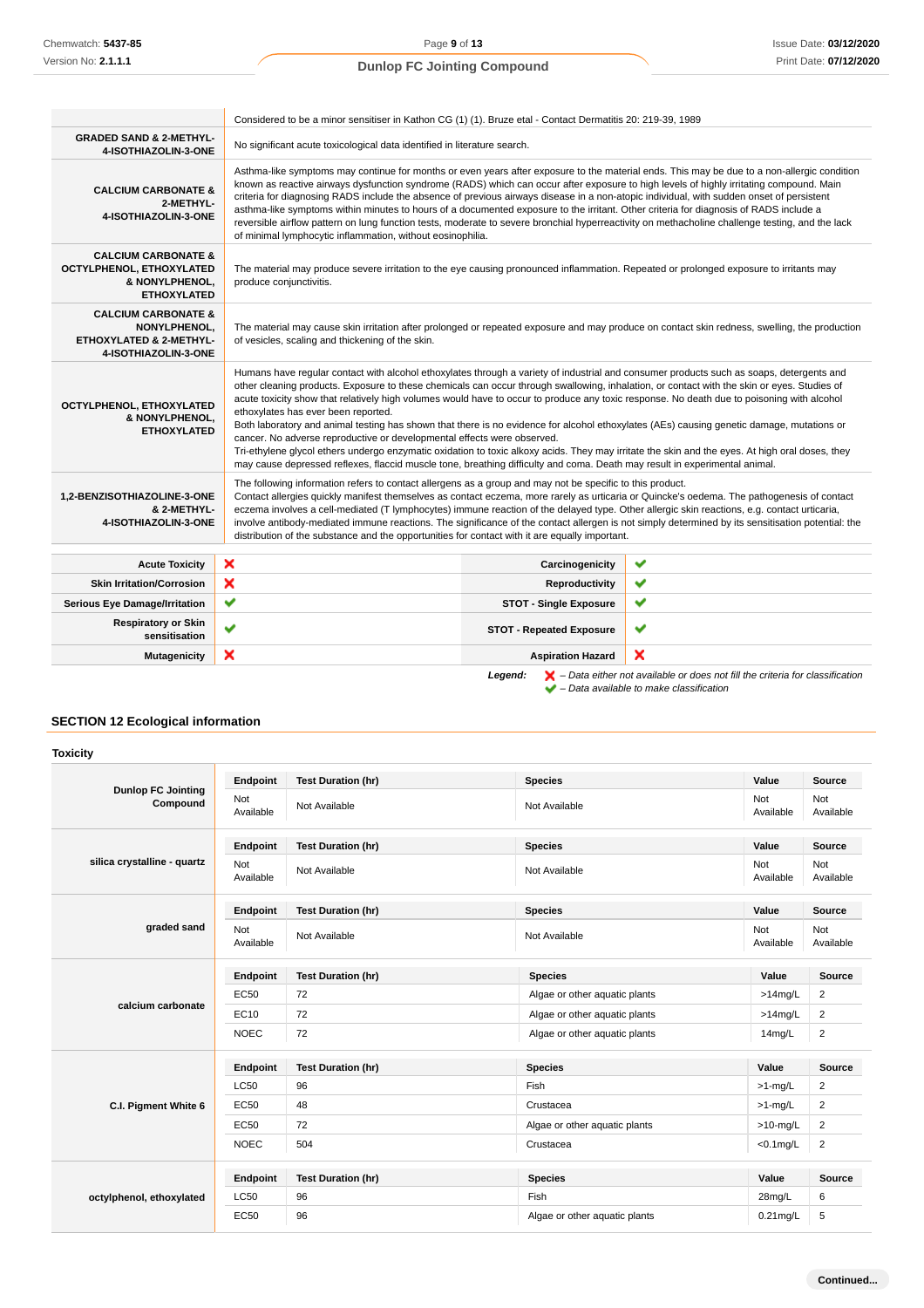|                                                                                                                                                                                                                                                                                                                                                                                                            | Endpoint    | <b>Test Duration (hr)</b> | <b>Species</b>                | Value               | Source         |
|------------------------------------------------------------------------------------------------------------------------------------------------------------------------------------------------------------------------------------------------------------------------------------------------------------------------------------------------------------------------------------------------------------|-------------|---------------------------|-------------------------------|---------------------|----------------|
| nonylphenol, ethoxylated                                                                                                                                                                                                                                                                                                                                                                                   | EC50        | 48                        | Crustacea                     | $1.43$ mg/L         | 2              |
|                                                                                                                                                                                                                                                                                                                                                                                                            | EC50        | 72                        | Algae or other aquatic plants | $2.5$ mg/L          | $\overline{2}$ |
|                                                                                                                                                                                                                                                                                                                                                                                                            | Endpoint    | <b>Test Duration (hr)</b> | <b>Species</b>                | Value               | <b>Source</b>  |
|                                                                                                                                                                                                                                                                                                                                                                                                            | <b>LC50</b> | 96                        | Fish                          | $1.6$ mg/L          | 2              |
| 1.2-benzisothiazoline-3-one                                                                                                                                                                                                                                                                                                                                                                                | EC50        | 48                        | Crustacea                     | 2.9 <sub>mg/L</sub> | 2              |
|                                                                                                                                                                                                                                                                                                                                                                                                            | EC50        | 72                        | Algae or other aquatic plants | $0.0403$ ma/L       | 2              |
|                                                                                                                                                                                                                                                                                                                                                                                                            | <b>NOEC</b> | 72                        | Algae or other aquatic plants | $0.055$ mg/L        | 2              |
|                                                                                                                                                                                                                                                                                                                                                                                                            | Endpoint    | <b>Test Duration (hr)</b> | <b>Species</b>                | Value               | Source         |
|                                                                                                                                                                                                                                                                                                                                                                                                            | <b>LC50</b> | 96                        | Fish                          | 4.77mg/L            | 2              |
|                                                                                                                                                                                                                                                                                                                                                                                                            | EC50        | 48                        | Crustacea                     | $1.6$ mg/L          | 2              |
| 2-methyl-4-isothiazolin-3-one                                                                                                                                                                                                                                                                                                                                                                              | <b>EC50</b> | 72                        | Algae or other aquatic plants | 0.0569mg/L          | 2              |
|                                                                                                                                                                                                                                                                                                                                                                                                            | EC10        | 72                        | Algae or other aquatic plants | 0.0346mg/L          | 2              |
|                                                                                                                                                                                                                                                                                                                                                                                                            | <b>NOEC</b> | 96                        | Algae or other aquatic plants | $0.01$ mg/L         | 2              |
| Extracted from 1. IUCLID Toxicity Data 2. Europe ECHA Registered Substances - Ecotoxicological Information - Aquatic Toxicity 3. EPIWIN Suite<br>Legend:<br>V3.12 (QSAR) - Aquatic Toxicity Data (Estimated) 4. US EPA, Ecotox database - Aquatic Toxicity Data 5. ECETOC Aquatic Hazard Assessment<br>Data 6. NITE (Japan) - Bioconcentration Data 7. METI (Japan) - Bioconcentration Data 8. Vendor Data |             |                           |                               |                     |                |

Harmful to aquatic organisms, may cause long-term adverse effects in the aquatic environment. **DO NOT** discharge into sewer or waterways.

#### **Persistence and degradability**

| Ingredient                    | Persistence: Water/Soil | Persistence: Air |
|-------------------------------|-------------------------|------------------|
| C.I. Pigment White 6          | <b>HIGH</b>             | <b>HIGH</b>      |
| nonylphenol, ethoxylated      | LOW                     | LOW              |
| 2-methyl-4-isothiazolin-3-one | <b>HIGH</b>             | <b>HIGH</b>      |

#### **Bioaccumulative potential**

| Ingredient                    | <b>Bioaccumulation</b>    |
|-------------------------------|---------------------------|
| C.I. Pigment White 6          | LOW (BCF = $10$ )         |
| octylphenol, ethoxylated      | LOW (BCF $=$ 30)          |
| nonylphenol, ethoxylated      | LOW (BCF = $16$ )         |
| 2-methyl-4-isothiazolin-3-one | LOW (LogKOW = $-0.8767$ ) |

#### **Mobility in soil**

| Ingredient                    | Mobility              |
|-------------------------------|-----------------------|
| C.I. Pigment White 6          | $LOW (KOC = 23.74)$   |
| nonylphenol, ethoxylated      | LOW ( $KOC = 940$ )   |
| 2-methyl-4-isothiazolin-3-one | LOW ( $KOC = 27.88$ ) |

#### **SECTION 13 Disposal considerations**

#### **Waste treatment methods**

| Product / Packaging disposal | <b>DO NOT</b> allow wash water from cleaning or process equipment to enter drains.<br>It may be necessary to collect all wash water for treatment before disposal.<br>In all cases disposal to sewer may be subject to local laws and regulations and these should be considered first.<br>Where in doubt contact the responsible authority.<br>Recycle wherever possible or consult manufacturer for recycling options.<br>▶ Consult State Land Waste Authority for disposal.<br>Bury or incinerate residue at an approved site.<br>Recycle containers if possible, or dispose of in an authorised landfill. |
|------------------------------|---------------------------------------------------------------------------------------------------------------------------------------------------------------------------------------------------------------------------------------------------------------------------------------------------------------------------------------------------------------------------------------------------------------------------------------------------------------------------------------------------------------------------------------------------------------------------------------------------------------|
|------------------------------|---------------------------------------------------------------------------------------------------------------------------------------------------------------------------------------------------------------------------------------------------------------------------------------------------------------------------------------------------------------------------------------------------------------------------------------------------------------------------------------------------------------------------------------------------------------------------------------------------------------|

Ensure that the hazardous substance is disposed in accordance with the Hazardous Substances (Disposal) Notice 2017

#### **Disposal Requirements**

Packages that have been in direct contact with the hazardous substance must be only disposed if the hazardous substance was appropriately removed and cleaned out from the package. The package must be disposed according to the manufacturer's directions taking into account the material it is made of. Packages which hazardous content have been appropriately treated and removed may be recycled.

The hazardous substance must only be disposed if it has been treated by a method that changed the characteristics or composition of the substance and it is no longer hazardous.

## **SECTION 14 Transport information**

#### **Labels Required**

**Marine Pollutant** NO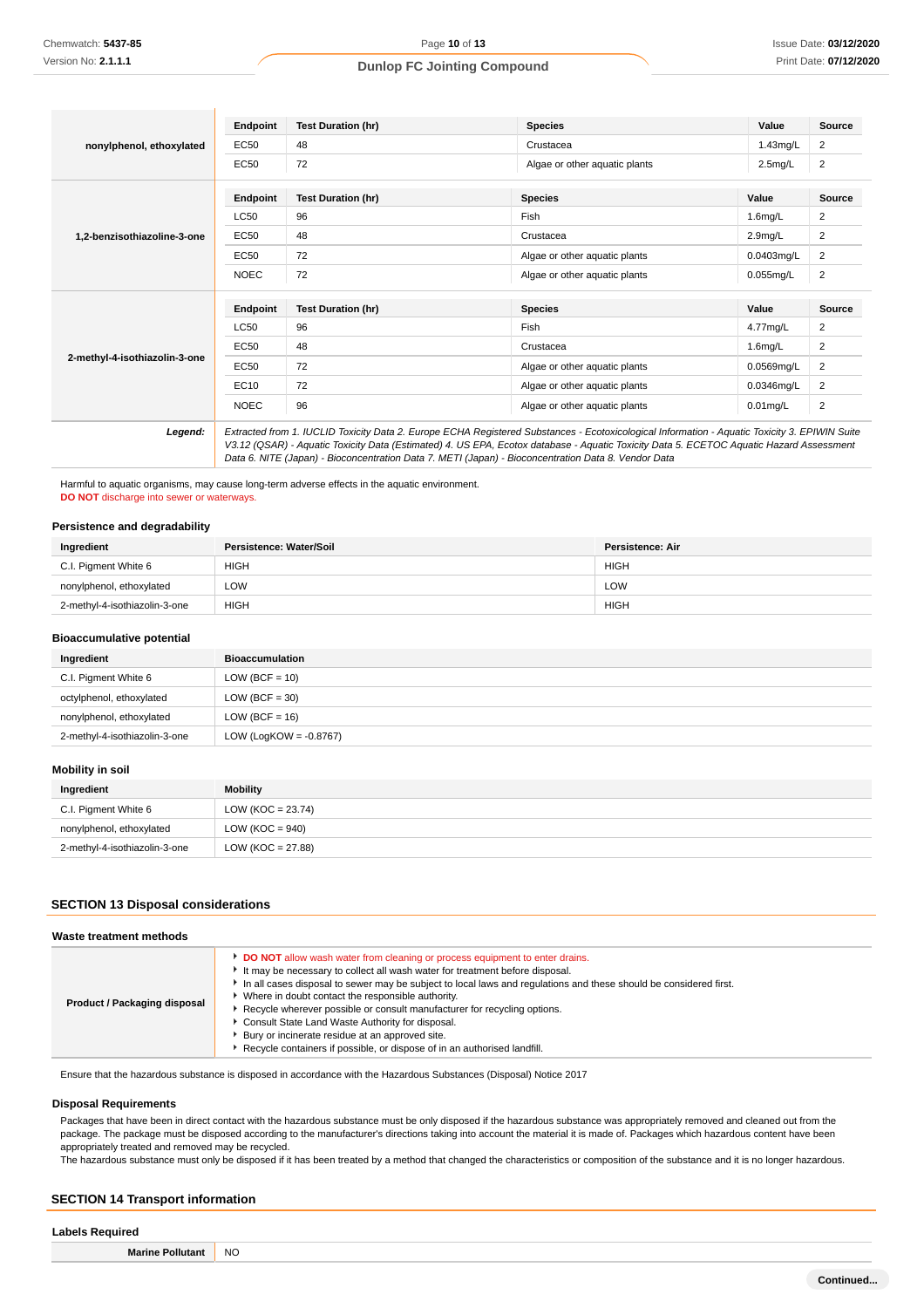**HAZCHEM** Not Applicable

| Land transport (UN): NOT REGULATED FOR TRANSPORT OF DANGEROUS GOODS |  |  |  |  |
|---------------------------------------------------------------------|--|--|--|--|
|                                                                     |  |  |  |  |

**Air transport (ICAO-IATA / DGR): NOT REGULATED FOR TRANSPORT OF DANGEROUS GOODS**

#### **Sea transport (IMDG-Code / GGVSee): NOT REGULATED FOR TRANSPORT OF DANGEROUS GOODS**

**Transport in bulk according to Annex II of MARPOL and the IBC code**

Not Applicable

## **SECTION 15 Regulatory information**

## **Safety, health and environmental regulations / legislation specific for the substance or mixture**

| This substance is to be managed using the conditions specified in an applicable Group Standard |                                                                                                                                                                                                                                                                |  |  |  |
|------------------------------------------------------------------------------------------------|----------------------------------------------------------------------------------------------------------------------------------------------------------------------------------------------------------------------------------------------------------------|--|--|--|
| <b>HSR Number</b>                                                                              | <b>Group Standard</b>                                                                                                                                                                                                                                          |  |  |  |
| HSR002679                                                                                      | Surface Coatings and Colourants (Toxic [6.7]) Group Standard 2017                                                                                                                                                                                              |  |  |  |
| silica crystalline - quartz is found on the following regulatory lists                         |                                                                                                                                                                                                                                                                |  |  |  |
| Chemical Footprint Project - Chemicals of High Concern List                                    |                                                                                                                                                                                                                                                                |  |  |  |
|                                                                                                | International Agency for Research on Cancer (IARC) - Agents Classified by the IARC Monographs                                                                                                                                                                  |  |  |  |
|                                                                                                | International Agency for Research on Cancer (IARC) - Agents Classified by the IARC Monographs - Group 1: Carcinogenic to humans                                                                                                                                |  |  |  |
| New Zealand Approved Hazardous Substances with controls                                        |                                                                                                                                                                                                                                                                |  |  |  |
|                                                                                                | New Zealand Hazardous Substances and New Organisms (HSNO) Act - Classification of Chemicals                                                                                                                                                                    |  |  |  |
|                                                                                                | New Zealand Hazardous Substances and New Organisms (HSNO) Act - Classification of Chemicals - Classification Data                                                                                                                                              |  |  |  |
|                                                                                                | New Zealand Inventory of Chemicals (NZIoC)                                                                                                                                                                                                                     |  |  |  |
| New Zealand Workplace Exposure Standards (WES)                                                 |                                                                                                                                                                                                                                                                |  |  |  |
| graded sand is found on the following regulatory lists                                         |                                                                                                                                                                                                                                                                |  |  |  |
| Chemical Footprint Project - Chemicals of High Concern List                                    |                                                                                                                                                                                                                                                                |  |  |  |
|                                                                                                | International Agency for Research on Cancer (IARC) - Agents Classified by the IARC Monographs                                                                                                                                                                  |  |  |  |
|                                                                                                | International Agency for Research on Cancer (IARC) - Agents Classified by the IARC Monographs - Group 1: Carcinogenic to humans                                                                                                                                |  |  |  |
| New Zealand Approved Hazardous Substances with controls                                        |                                                                                                                                                                                                                                                                |  |  |  |
|                                                                                                | New Zealand Hazardous Substances and New Organisms (HSNO) Act - Classification of Chemicals                                                                                                                                                                    |  |  |  |
|                                                                                                | New Zealand Hazardous Substances and New Organisms (HSNO) Act - Classification of Chemicals - Classification Data                                                                                                                                              |  |  |  |
| New Zealand Inventory of Chemicals (NZIoC)                                                     |                                                                                                                                                                                                                                                                |  |  |  |
| New Zealand Workplace Exposure Standards (WES)                                                 |                                                                                                                                                                                                                                                                |  |  |  |
| calcium carbonate is found on the following regulatory lists                                   |                                                                                                                                                                                                                                                                |  |  |  |
| New Zealand Approved Hazardous Substances with controls                                        |                                                                                                                                                                                                                                                                |  |  |  |
|                                                                                                | New Zealand Hazardous Substances and New Organisms (HSNO) Act - Classification of Chemicals                                                                                                                                                                    |  |  |  |
|                                                                                                | New Zealand Hazardous Substances and New Organisms (HSNO) Act - Classification of Chemicals - Classification Data                                                                                                                                              |  |  |  |
| New Zealand Inventory of Chemicals (NZIoC)                                                     |                                                                                                                                                                                                                                                                |  |  |  |
| New Zealand Workplace Exposure Standards (WES)                                                 |                                                                                                                                                                                                                                                                |  |  |  |
|                                                                                                |                                                                                                                                                                                                                                                                |  |  |  |
| C.I. Pigment White 6 is found on the following regulatory lists                                |                                                                                                                                                                                                                                                                |  |  |  |
| Chemical Footprint Project - Chemicals of High Concern List                                    |                                                                                                                                                                                                                                                                |  |  |  |
|                                                                                                | International Agency for Research on Cancer (IARC) - Agents Classified by the IARC Monographs                                                                                                                                                                  |  |  |  |
|                                                                                                | International Agency for Research on Cancer (IARC) - Agents Classified by the IARC Monographs - Group 2B: Possibly carcinogenic to humans<br>International WHO List of Proposed Occupational Exposure Limit (OEL) Values for Manufactured Nanomaterials (MNMS) |  |  |  |
| New Zealand Approved Hazardous Substances with controls                                        |                                                                                                                                                                                                                                                                |  |  |  |
|                                                                                                | New Zealand Hazardous Substances and New Organisms (HSNO) Act - Classification of Chemicals                                                                                                                                                                    |  |  |  |
| New Zealand Inventory of Chemicals (NZIoC)                                                     |                                                                                                                                                                                                                                                                |  |  |  |
| New Zealand Workplace Exposure Standards (WES)                                                 |                                                                                                                                                                                                                                                                |  |  |  |
| octylphenol, ethoxylated is found on the following regulatory lists                            |                                                                                                                                                                                                                                                                |  |  |  |
| New Zealand Approved Hazardous Substances with controls                                        |                                                                                                                                                                                                                                                                |  |  |  |
|                                                                                                | New Zealand Hazardous Substances and New Organisms (HSNO) Act - Classification of Chemicals                                                                                                                                                                    |  |  |  |
|                                                                                                | New Zealand Hazardous Substances and New Organisms (HSNO) Act - Classification of Chemicals - Classification Data                                                                                                                                              |  |  |  |
| New Zealand Inventory of Chemicals (NZIoC)                                                     |                                                                                                                                                                                                                                                                |  |  |  |
| nonylphenol, ethoxylated is found on the following regulatory lists                            |                                                                                                                                                                                                                                                                |  |  |  |
| Chemical Footprint Project - Chemicals of High Concern List                                    |                                                                                                                                                                                                                                                                |  |  |  |
| New Zealand Approved Hazardous Substances with controls                                        |                                                                                                                                                                                                                                                                |  |  |  |
|                                                                                                | New Zealand Hazardous Substances and New Organisms (HSNO) Act - Classification of Chemicals                                                                                                                                                                    |  |  |  |
|                                                                                                | New Zealand Hazardous Substances and New Organisms (HSNO) Act - Classification of Chemicals - Classification Data                                                                                                                                              |  |  |  |
| New Zealand Inventory of Chemicals (NZIoC)                                                     |                                                                                                                                                                                                                                                                |  |  |  |
| 1,2-benzisothiazoline-3-one is found on the following regulatory lists                         |                                                                                                                                                                                                                                                                |  |  |  |
| New Zealand Approved Hazardous Substances with controls                                        |                                                                                                                                                                                                                                                                |  |  |  |
|                                                                                                | New Zealand Hazardous Substances and New Organisms (HSNO) Act - Classification of Chemicals                                                                                                                                                                    |  |  |  |
|                                                                                                | New Zealand Hazardous Substances and New Organisms (HSNO) Act - Classification of Chemicals - Classification Data                                                                                                                                              |  |  |  |
| New Zealand Inventory of Chemicals (NZIoC)                                                     |                                                                                                                                                                                                                                                                |  |  |  |
|                                                                                                | 2-methyl-4-isothiazolin-3-one is found on the following regulatory lists                                                                                                                                                                                       |  |  |  |
| New Zealand Approved Hazardous Substances with controls                                        |                                                                                                                                                                                                                                                                |  |  |  |
|                                                                                                | New Zealand Hazardous Substances and New Organisms (HSNO) Act - Classification of Chemicals                                                                                                                                                                    |  |  |  |

New Zealand Hazardous Substances and New Organisms (HSNO) Act - Classification of Chemicals - Classification Data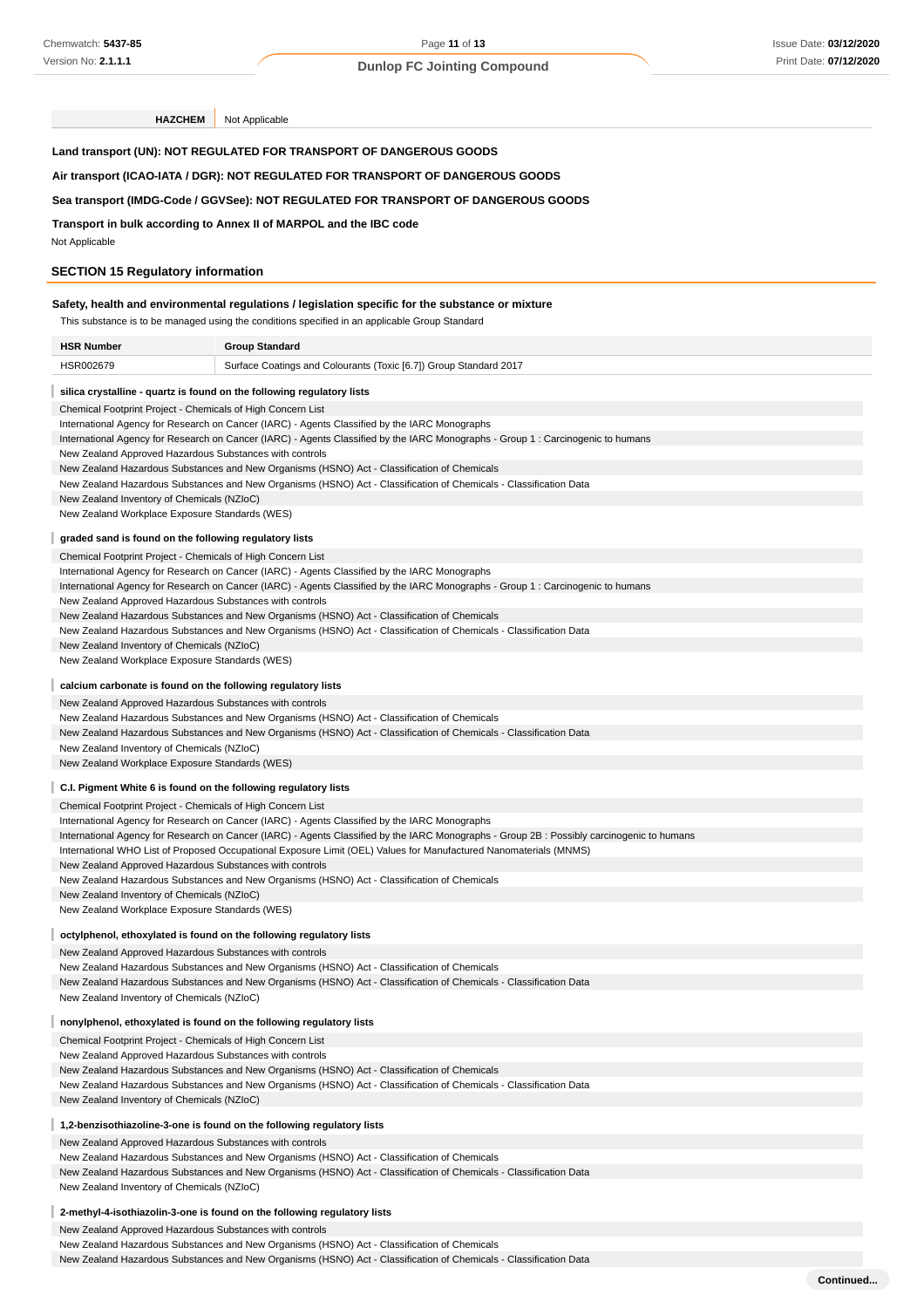New Zealand Inventory of Chemicals (NZIoC)

#### **Hazardous Substance Location**

Subject to the Health and Safety at Work (Hazardous Substances) Regulations 2017.

| 101 |  |
|-----|--|

#### **Certified Handler**

Subject to Part 4 of the Health and Safety at Work (Hazardous Substances) Regulations 2017.

Refer Group Standards for further information

#### **Maximum quantities of certain hazardous substances permitted on passenger service vehicles**

Subject to Regulation 13.14 of the Health and Safety at Work (Hazardous Substances) Regulations 2017.

| Hazard Class | Gas (aggregate water capacity in mL) | Liquid (L) | Solid (kg) | Maximum quantity per package for each classification |
|--------------|--------------------------------------|------------|------------|------------------------------------------------------|
| 6.5A or 6.5B | 120<br>$\sim$                        |            |            |                                                      |

#### **Tracking Requirements**

Not Applicable

#### **National Inventory Status**

| <b>National Inventory</b>                          | <b>Status</b>                                                                                                                                                                                            |
|----------------------------------------------------|----------------------------------------------------------------------------------------------------------------------------------------------------------------------------------------------------------|
| Australia - AIIC / Australia<br>Non-Industrial Use | Yes                                                                                                                                                                                                      |
| Canada - DSL                                       | Yes                                                                                                                                                                                                      |
| Canada - NDSL                                      | No (silica crystalline - quartz; graded sand; C.I. Pigment White 6; octylphenol, ethoxylated; nonylphenol, ethoxylated; 1,2-benzisothiazoline-<br>3-one; 2-methyl-4-isothiazolin-3-one)                  |
| China - IECSC                                      | Yes                                                                                                                                                                                                      |
| Europe - EINEC / ELINCS / NLP                      | No (octylphenol, ethoxylated)                                                                                                                                                                            |
| Japan - ENCS                                       | No (octylphenol, ethoxylated)                                                                                                                                                                            |
| Korea - KECI                                       | Yes                                                                                                                                                                                                      |
| New Zealand - NZIoC                                | Yes                                                                                                                                                                                                      |
| Philippines - PICCS                                | Yes                                                                                                                                                                                                      |
| USA - TSCA                                         | Yes                                                                                                                                                                                                      |
| Taiwan - TCSI                                      | Yes                                                                                                                                                                                                      |
| Mexico - INSQ                                      | No (octylphenol, ethoxylated)                                                                                                                                                                            |
| Vietnam - NCI                                      | Yes                                                                                                                                                                                                      |
| Russia - ARIPS                                     | Yes                                                                                                                                                                                                      |
| Legend:                                            | Yes = All CAS declared ingredients are on the inventory<br>No = One or more of the CAS listed ingredients are not on the inventory and are not exempt from listing(see specific ingredients in brackets) |

#### **SECTION 16 Other information**

| n?.<br>$\sim$ |
|---------------|
| nn.<br>$\sim$ |

#### **SDS Version Summary**

| Version            | Date<br><b>CCIIA</b> | <b>Sections Updated</b>             |
|--------------------|----------------------|-------------------------------------|
| $\sim$ $\sim$<br>. | 03/12/2020<br>.      | Classification.<br>Ingredients<br>. |

#### **Other information**

Classification of the preparation and its individual components has drawn on official and authoritative sources as well as independent review by the Chemwatch Classification committee using available literature references.

The SDS is a Hazard Communication tool and should be used to assist in the Risk Assessment. Many factors determine whether the reported Hazards are Risks in the workplace or other settings. Risks may be determined by reference to Exposures Scenarios. Scale of use, frequency of use and current or available engineering controls must be considered.

#### **Definitions and abbreviations**

PC-TWA: Permissible Concentration-Time Weighted Average PC-STEL: Permissible Concentration-Short Term Exposure Limit IARC: International Agency for Research on Cancer ACGIH: American Conference of Governmental Industrial Hygienists STEL: Short Term Exposure Limit TEEL: Temporary Emergency Exposure Limit。 IDLH: Immediately Dangerous to Life or Health Concentrations OSF: Odour Safety Factor